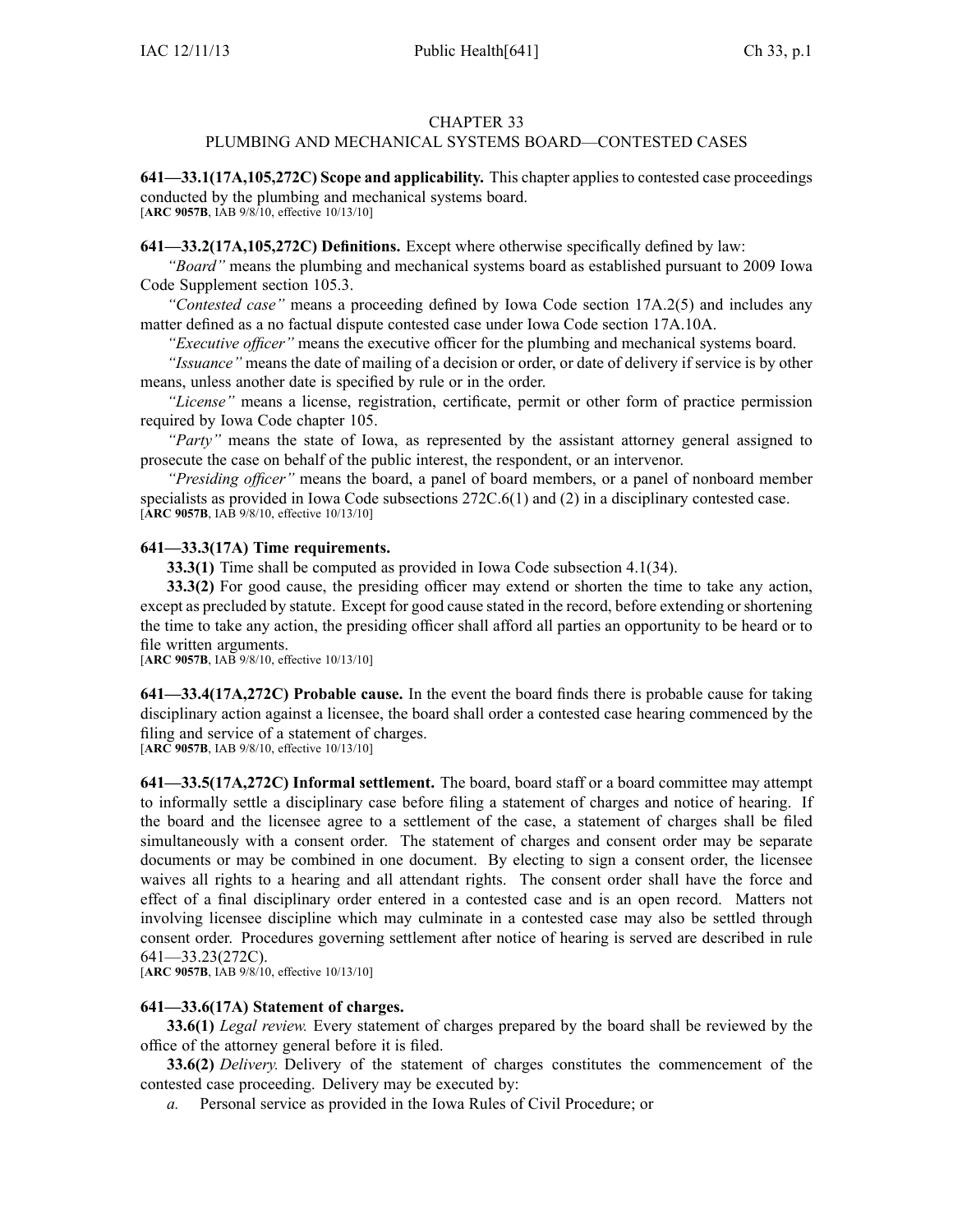*b.* Certified mail, return receipt requested; or

*c.* Publication as provided in the Iowa Rules of Civil Procedure.

**33.6(3)** *Contents.* The statement of charges shall contain the following information:

*a.* A statement by the board showing that there is probable cause to file the statement of charges;

*b.* A statement of the time, place, and nature of the hearing;

*c.* A statement of the legal authority and jurisdiction under which the hearing is to be held;

*d.* A reference to the particular sections of the statutes and rules involved;

*e.* A short and plain statement of the matters asserted. This statement shall contain sufficient detail to give the respondent fair notice of the allegations so the respondent may adequately respond to the charges, and to give the public notice of the matters at issue;

*f.* Identification of all parties including the name, address and telephone number of the person who will act as advocate for the board or the state and of parties' counsel where known;

*g.* Reference to the procedural rules governing conduct of the contested case proceeding;

*h.* Reference to the procedural rules governing informal settlement;

*i.* Identification of the presiding officer as the board, a panel of board members, or a panel of nonboard member specialists as provided in Iowa Code subsections 272C.6(1) and (2); and

*j.* A statement requiring the respondent to submit an answer pursuant to subrule 33.13(2) within 20 days after service of the statement of charges.

[**ARC 9057B**, IAB 9/8/10, effective 10/13/10]

**641—33.7(17A) Requests for contested case proceeding.** Any person claiming an entitlement to <sup>a</sup> contested case evidentiary hearing shall file <sup>a</sup> written reques<sup>t</sup> for such <sup>a</sup> proceeding within the time specified by the particular rules or statutes governing the subject matter or, in the absence of such law, the time specified in the board action in question. The reques<sup>t</sup> for <sup>a</sup> contested case proceeding shall state the name and address of the requester; identify the specific board action which is disputed; describe issues of material fact in dispute; and, where the requester is represented by <sup>a</sup> lawyer, identify the provisions of law or precedent requiring or authorizing the holding of <sup>a</sup> contested case proceeding in the particular circumstances involved. If the board grants the request, the board shall issue <sup>a</sup> notice of hearing. If the board denies the request, the board shall issue <sup>a</sup> written order specifying the basis for the denial. [**ARC 9057B**, IAB 9/8/10, effective 10/13/10]

**641—33.8(105) Legal representation.** Following the filing of <sup>a</sup> statement of charges, the office of the attorney general shall be responsible for the legal representation of the public interest in all proceedings before the board. The assistant attorney general assigned to prosecute <sup>a</sup> contested case before the board shall not represen<sup>t</sup> the board in that case but shall represen<sup>t</sup> the public interest. All other parties to <sup>a</sup> proceeding before the board shall be entitled to have counsel at their own expense. [**ARC 9057B**, IAB 9/8/10, effective 10/13/10]

**641—33.9(17A,105,272C) Presiding officer in <sup>a</sup> disciplinary contested case.** The presiding officer in <sup>a</sup> disciplinary contested case shall be the board, <sup>a</sup> panel of not less than three board members who are licensed under Iowa Code chapter 105, or <sup>a</sup> panel of nonboard member specialists as provided in Iowa Code subsections 272C.6(1) and (2). The board or <sup>a</sup> panel of board members when acting as presiding officer may reques<sup>t</sup> that an administrative law judge perform certain functions as an aid to the board or board panel, such as ruling on prehearing motions, conducting the prehearing conference, ruling on evidentiary objections at hearing, assisting in deliberation, or drafting the written decision for review by the board or board panel. Decisions of the administrative law judge serving in this capacity are subject to the interlocutory appeal provisions of rule 641—33.29(17A). [**ARC 9057B**, IAB 9/8/10, effective 10/13/10]

# **641—33.10(17A) Presiding officer in <sup>a</sup> nondisciplinary contested case.**

**33.10(1)** A nondisciplinary contested case includes license denial proceedings. Any party in <sup>a</sup> nondisciplinary contested case, including an appeal of <sup>a</sup> denial of licensure, who wishes to reques<sup>t</sup> that the presiding officer assigned to render <sup>a</sup> proposed decision be an administrative law judge employed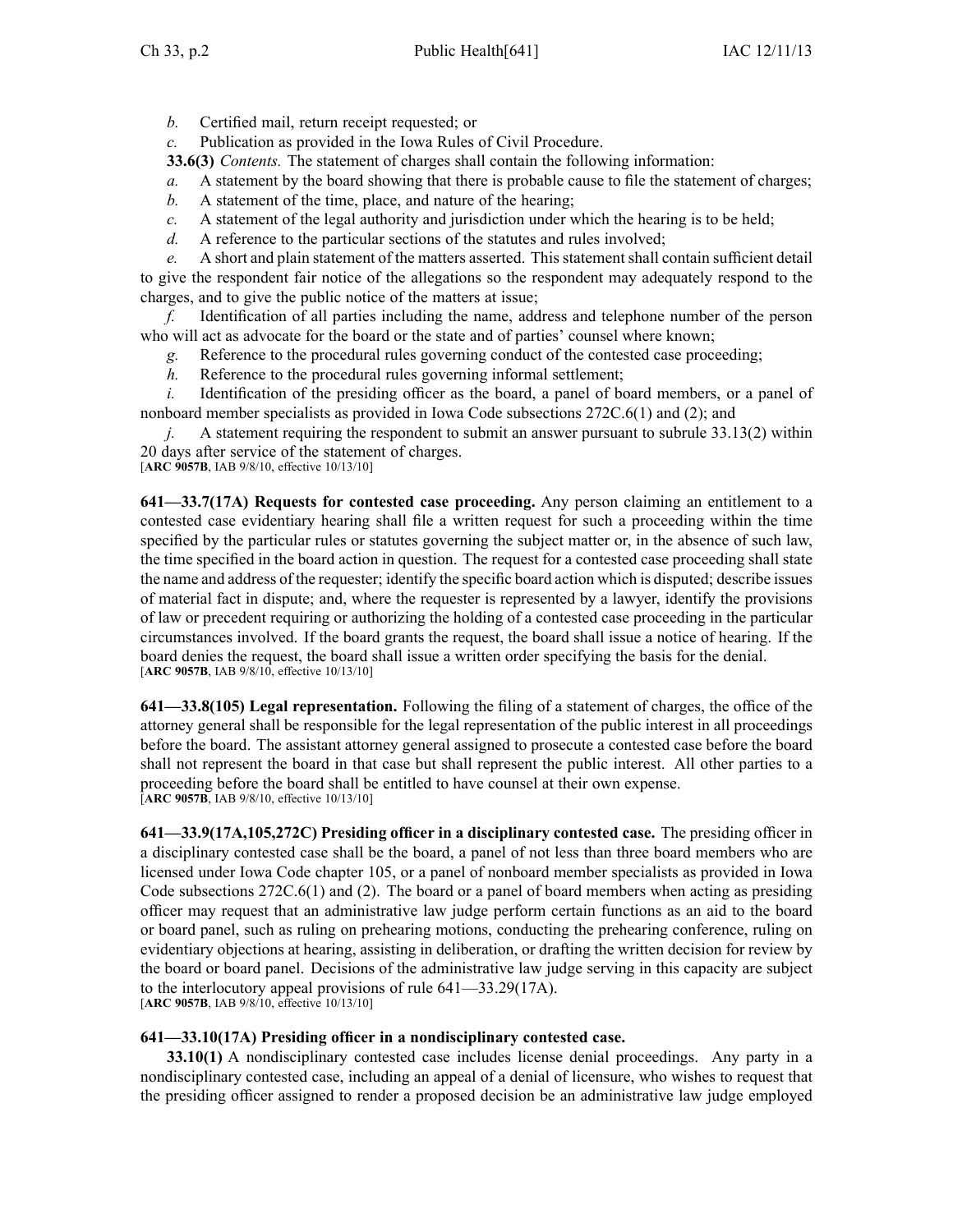by the department of inspections and appeals must file <sup>a</sup> written reques<sup>t</sup> within 20 days after service of <sup>a</sup> notice of hearing which identifies or describes the presiding officer as the board.

**33.10(2)** The board may deny the reques<sup>t</sup> only upon <sup>a</sup> finding that one or more of the following apply:

*a.* There is <sup>a</sup> compelling need to expedite issuance of <sup>a</sup> final decision in order to protect the public health, safety, or welfare.

*b.* An administrative law judge with the qualifications identified in subrule 33.10(4) is unavailable to hear the case within <sup>a</sup> reasonable time.

*c.* The case involves significant policy issues of first impression that are inextricably intertwined with the factual issues presented.

*d.* The demeanor of the witnesses is not likely to be dispositive in resolving the disputed factual issues.

*e.* Funds are unavailable to pay the costs of an administrative law judge and an interagency appeal.

*f.* The reques<sup>t</sup> was not timely filed.

*g.* The reques<sup>t</sup> is not consistent with <sup>a</sup> specified statute.

**33.10(3)** The board shall issue <sup>a</sup> written ruling specifying the grounds for its decision within 20 days after <sup>a</sup> reques<sup>t</sup> for an administrative law judge is filed. If the ruling is contingent upon the availability of an administrative law judge with the qualifications identified in subrule 33.10(4), the parties shall be notified at least 10 days prior to hearing if <sup>a</sup> qualified administrative law judge will not be available.

**33.10(4)** An administrative law judge assigned to act as presiding officer in <sup>a</sup> nondisciplinary contested case shall possess <sup>a</sup> juris doctorate degree.

**33.10(5)** Except as otherwise provided by a provision or law, all rulings by an administrative law judge acting as presiding officer in <sup>a</sup> nondisciplinary contested case are subject to appeal to the board. A party must seek any available intra-agency appeal in order to exhaust adequate administrative remedies. Such appeals must be filed within 10 days of the date of the issuance of the challenged ruling but no later than the time for compliance with the order or the date of the hearing, whichever occurs first.

**33.10(6)** Unless otherwise provided by law, when reviewing <sup>a</sup> proposed decision of an administrative law judge in <sup>a</sup> nondisciplinary contested case upon appeal, the board shall possess the powers and shall comply with the provisions of this chapter which apply to presiding officers. [**ARC 9057B**, IAB 9/8/10, effective 10/13/10]

# **641—33.11(17A) Disqualification.**

**33.11(1)** A presiding officer or other person shall withdraw from participation in the making of any proposed or final decision in <sup>a</sup> contested case if that person:

*a.* Has a personal bias or prejudice concerning a party or a representative of a party;

*b.* Has personally investigated, prosecuted, or advocated, in connection with that case, the specific controversy underlying that case, another pending factually related contested case, or <sup>a</sup> pending factually related controversy that may culminate in <sup>a</sup> contested case involving the same parties (if the licensee elects to appear before the board in the investigative process pursuan<sup>t</sup> to rule 641—34.7(17A), the licensee waives this provision);

*c.* Issubject to the authority, direction or discretion of any person who has personally investigated, prosecuted or advocated, in connection with that contested case, the specific controversy underlying that contested case, or <sup>a</sup> pending factually related contested case or controversy involving the same parties;

*d.* Has acted as counsel to any person who is <sup>a</sup> private party to that proceeding within the pas<sup>t</sup> two years;

*e.* Has <sup>a</sup> personal financial interest in the outcome of the case or any other significant personal interest that could be substantially affected by the outcome of the case;

- *f.* Has <sup>a</sup> spouse or relative within the third degree of relationship who:
- (1) Is <sup>a</sup> party to the case, or an officer, director or trustee of <sup>a</sup> party;
- (2) Is <sup>a</sup> lawyer in the case;
- (3) Is known to have an interest that could be substantially affected by the outcome of the case; or
- (4) Is likely to be <sup>a</sup> material witness in the case; or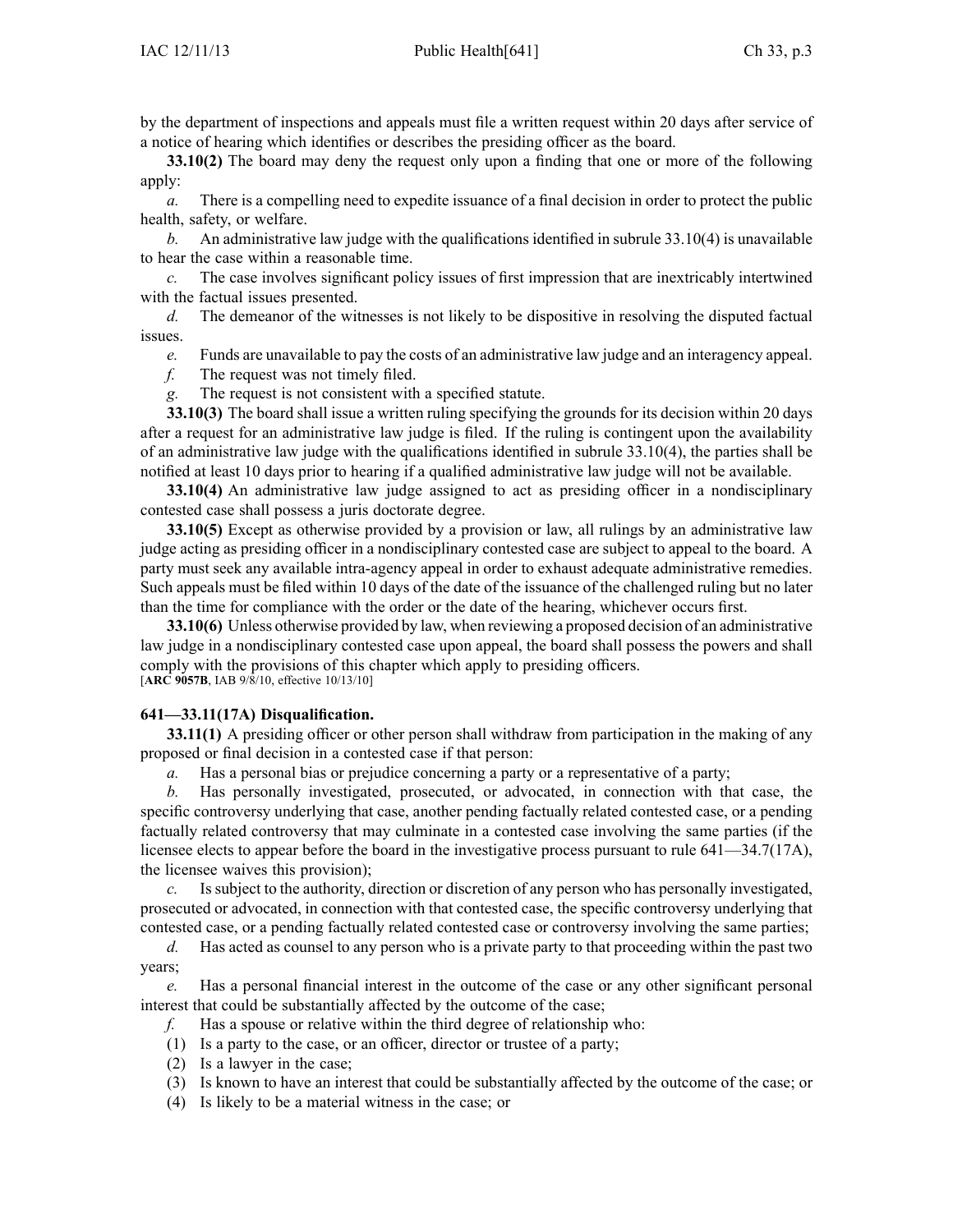*g.* Has any other legally sufficient cause to withdraw from participation in the decision making in that case.

**33.11(2)** The term "personally investigated" means taking affirmative steps to interview witnesses directly or to obtain documents or other information directly. The term "personally investigated" does not include:

*a.* General direction and supervision of assigned investigators;

*b.* Unsolicited receipt of information which is relayed to assigned investigators;

*c.* Review of another person's investigative work product in the course of determining whether there is probable cause to initiate <sup>a</sup> proceeding; or

*d.* Exposure to factual information while performing other board functions, including fact gathering for purposes other than investigation of the matter which culminates in <sup>a</sup> contested case.

**33.11(3)** Factual information relevant to the merits of <sup>a</sup> contested case received by <sup>a</sup> person who later serves as presiding officer in that case shall be disclosed if required by Iowa Code section 17A.17(3) and subrule 33.27(9).

**33.11(4)** By electing to participate in an appearance before the board pursuan<sup>t</sup> to rule 641—34.7(17A), the licensee waives any objection to <sup>a</sup> board member's participating as <sup>a</sup> decision maker in <sup>a</sup> contested case proceeding on the grounds that the board member "personally investigated" the matter under this provision.

**33.11(5)** In <sup>a</sup> situation where <sup>a</sup> presiding officer or other person knows of information which might reasonably be deemed to be <sup>a</sup> basis for disqualification and decides voluntary withdrawal is unnecessary, that person shall submit the relevant information from the records by affidavit and shall provide for the record <sup>a</sup> statement of the reasons for the determination that withdrawal is unnecessary. [**ARC 9057B**, IAB 9/8/10, effective 10/13/10]

## **641—33.12(17A) Consolidation—severance.**

**33.12(1)** *Consolidation.* The presiding officer may consolidate any or all matters at issue in two or more contested cases where:

- *a.* The matters involve common parties or common questions of fact or law;
- *b.* Consolidation would expedite and simplify consideration of the issues involved; and
- *c.* Consolidation would not adversely affect the rights of any of the parties to those proceedings.

**33.12(2)** *Severance.* The presiding officer may, for good cause shown, order any contested case proceeding or portions thereof severed.

[**ARC 9057B**, IAB 9/8/10, effective 10/13/10]

# **641—33.13(17A) Pleadings.**

**33.13(1)** *Pleadings.* Pleadings may be required by rule, by the statement of charges, or by order of the presiding officer.

**33.13(2)** *Answer.* An answer shall be filed within 20 days of service of the statement of charges.

- *a.* An answer shall:
- (1) Identify on whose behalf it is filed;

(2) Set forth the name, address and telephone number of the person filing the answer, the person on whose behalf it is filed, and the attorney, if any, representing that person;

(3) Specifically admit, deny, or otherwise answer all material allegations of the statement of charges; and

(4) Set forth any facts deemed necessary to show an affirmative defense and contain as many additional defenses as the respondent may claim.

*b.* The presiding officer may refuse to consider any defense not raised in the answer which could have been raised on the basis of facts known when the answer was filed if any party would be prejudiced.

**33.13(3)** *Amendments.* Any notice of hearing or statement of charges may be amended before <sup>a</sup> responsive pleading has been filed. Otherwise, <sup>a</sup> party may amend <sup>a</sup> pleading only with the consent of the other parties or at the discretion of the presiding officer who may impose terms or gran<sup>t</sup> <sup>a</sup> continuance. [**ARC 9057B**, IAB 9/8/10, effective 10/13/10; **ARC 1223C**, IAB 12/11/13, effective 1/15/14]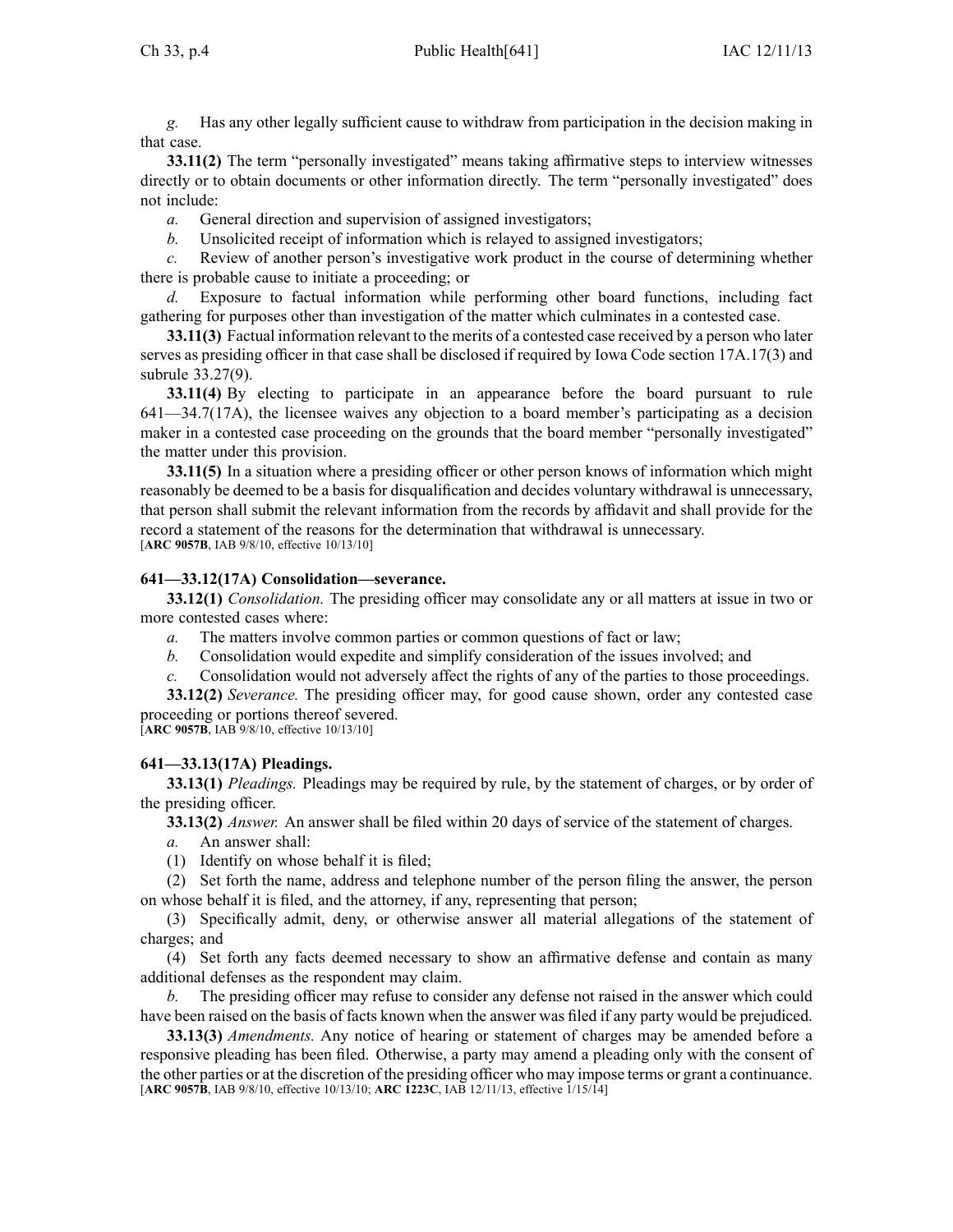## **641—33.14(17A) Service and filing.**

**33.14(1)** *Service—when requested.* Except where otherwise provided by law, every document filed in <sup>a</sup> contested case proceeding shall be served upon each of the parties of record to the proceeding, including the person designated as prosecutor for the state, simultaneously with its filing. Except for the original statement of charges and an application for rehearing as provided in Iowa Code section 17A.16(2), the party filing <sup>a</sup> document is responsible for service on all parties.

**33.14(2)** *Service—how made.* Service upon <sup>a</sup> party represented by an attorney shall be made upon the attorney unless otherwise ordered. Service is made by delivery or by mailing <sup>a</sup> copy to the person's last-known address. Service by mail is completed upon mailing, excep<sup>t</sup> where otherwise specifically provided by statute, rule, or order.

**33.14(3)** *Filing—when required.* After the statement of charges, all documents in <sup>a</sup> contested case proceeding shall be filed with the board. All documents that are required to be served upon <sup>a</sup> party shall be filed simultaneously with the board.

**33.14(4)** *Filing—when made.* Except where otherwise provided by law, <sup>a</sup> document is deemed filed at the time it is delivered to the Plumbing and Mechanical Systems Board, Lucas State Office Building, 321 E. 12th Street, Des Moines, Iowa 50319-0075; delivered to an established courier service for immediate delivery to that office; or mailed by first-class mail or state interoffice mail to that office, so long as there is proof of mailing.

**33.14(5)** *Proof of mailing.* Proof of mailing includes:

- *a.* A legible United States Postal Service postmark on the envelope, or
- *b.* A certificate of service, or
- *c.* A notarized affidavit, or
- *d.* A certification in substantially the following form:

I certify under penalty of perjury and pursuan<sup>t</sup> to the laws of Iowa that, on (date of mailing), I mailed copies of (describe document) addressed to the Plumbing and Mechanical Systems Board, Lucas State Office Building, 321 E. 12th Street, Des Moines, Iowa 50319-0075, and to the names and addresses of the parties listed below by depositing the same in (a United States Post Office mailbox with correct postage properly affixed or state interoffice mail).

\_\_\_\_\_\_\_\_\_\_\_\_\_\_ \_\_\_\_\_\_\_\_\_\_\_\_\_\_\_\_\_\_\_\_\_\_\_\_\_\_\_

[**ARC 9057B**, IAB 9/8/10, effective 10/13/10]

(Date) (Signature)

# **641—33.15(17A) Discovery.**

**33.15(1)** Discovery procedures applicable in civil actions are applicable in contested cases. Unless lengthened or shortened by these rules, by order of the presiding officer, or by agreemen<sup>t</sup> of the parties, time periods for compliance with discovery shall be as provided in the Iowa Rules of Civil Procedure.

**33.15(2)** Any motion relating to discovery shall allege that the moving party has previously made <sup>a</sup> good faith attempt to resolve the discovery issues involved with the opposing party. Motions in regard to discovery shall be ruled upon by the presiding officer. Opposing parties shall be afforded the opportunity to respond within 10 days of the filing of the motion unless the time is shortened as provided in subrule 33.15(1). The presiding officer may rule on the basis of the written motion and any response, or may order argumen<sup>t</sup> on the motion.

**33.15(3)** Evidence obtained in discovery may be used in the contested case proceeding if that evidence would otherwise be admissible in that proceeding. [**ARC 9057B**, IAB 9/8/10, effective 10/13/10]

### **641—33.16(17A,272C) Subpoenas in <sup>a</sup> contested case.**

**33.16(1)** Subpoenas issued in <sup>a</sup> contested case may compel the attendance of witnesses at deposition or hearing and may compel the production of books, papers, records, or other real evidence. A command to produce evidence or to permit inspection may be joined with <sup>a</sup> command to appear at deposition or hearing or may be issued separately. Subpoenas shall be issued by the executive officer or designee upon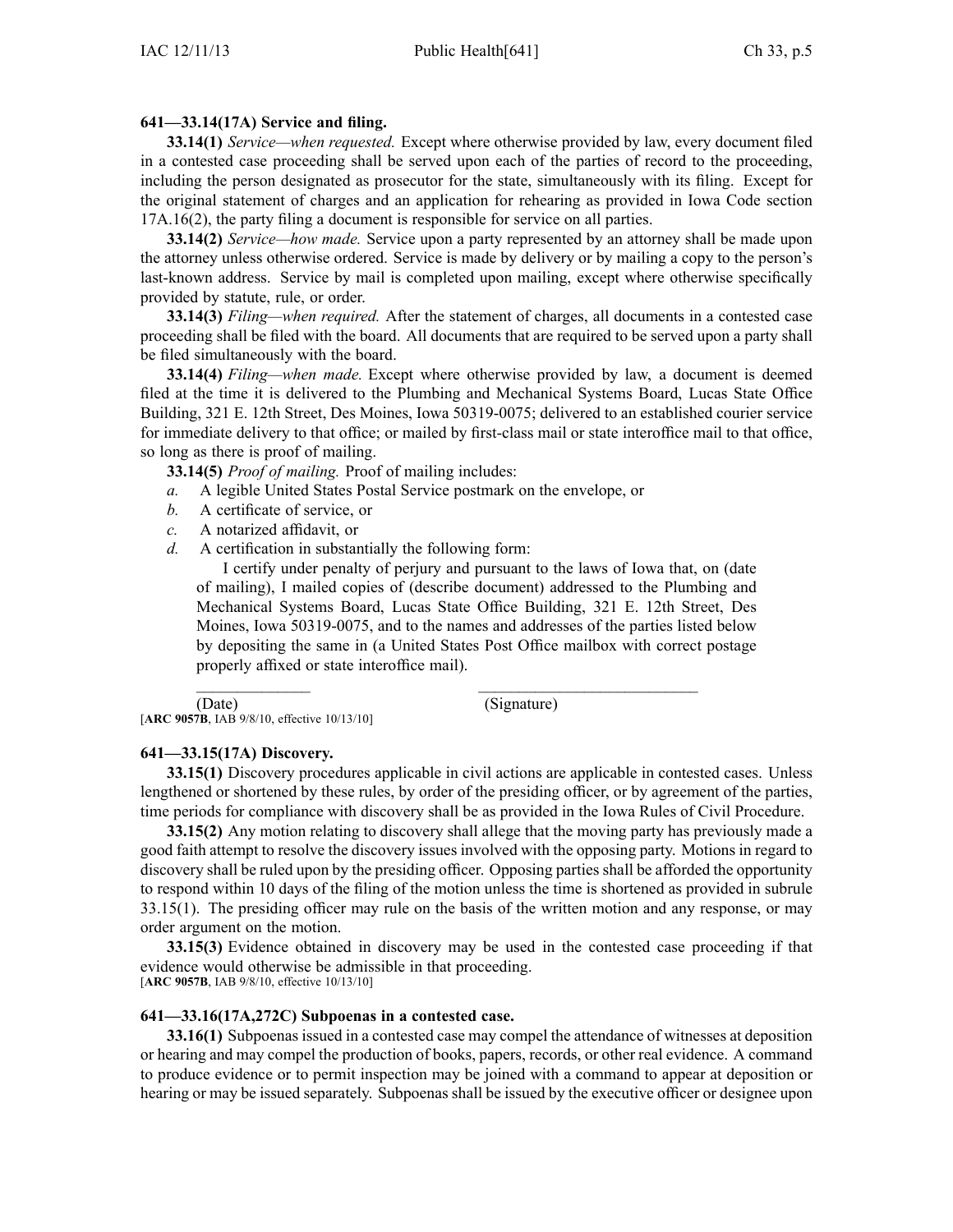written request. In the case of <sup>a</sup> reques<sup>t</sup> for <sup>a</sup> subpoena of mental health records, the reques<sup>t</sup> must confirm compliance with the following conditions prior to the issuance of the subpoena:

*a.* The nature of the issues in the case reasonably justifies the issuance of the requested subpoena;

*b.* Adequate safeguards have been established to preven<sup>t</sup> unauthorized disclosure;

*c.* An express statutory mandate, articulated public policy, or other recognizable public interest favors access; and

*d.* An attempt was made to notify the patient to secure an authorization from the patient for the release of the records at issue.

**33.16(2)** A reques<sup>t</sup> for <sup>a</sup> subpoena shall include the following information, as applicable, unless the subpoena is requested in order to compel testimony or documents for rebuttal or impeachment purposes:

*a.* The name, address, and telephone number of the person requesting the subpoena;

*b.* The name and address of the person to whom the subpoena shall be directed;

*c.* The date, time, and location at which the person shall be commanded to attend and give testimony;

*d.* Whether the testimony is requested in connection with <sup>a</sup> deposition or hearing;

*e.* A description of the books, papers, records, or other real evidence requested;

*f.* The date, time, and location for production, or inspection and copying; and

*g.* In the case of <sup>a</sup> subpoena reques<sup>t</sup> for mental health records, confirmation that the conditions described in subrule 33.16(1) have been satisfied.

**33.16(3)** Each subpoena shall contain, as applicable:

*a.* The caption of the case;

- *b.* The name, address, and telephone number of the person who requested the subpoena;
- *c.* The name and address of the person to whom the subpoena is directed;
- *d.* The date, time, and location at which the person is commanded to appear;
- *e.* Whether testimony is commanded in connection with <sup>a</sup> deposition or hearing;

*f.* A description of the books, papers, records, or other real evidence the person is commanded to produce;

*g.* The date, time, and location for production, or inspection and copying;

- *h.* The time within which a motion to quash or modify the subpoena must be filed;
- *i.* The signature, address, and telephone number of the board executive officer or designee;
- *j.* The date of issuance; and

*k.* A return of service.

**33.16(4)** Unless <sup>a</sup> subpoena is requested in order to compel testimony or documents for rebuttal or impeachment purposes, the executive officer or designee shall mail the subpoena to the requesting party, with <sup>a</sup> copy to the opposing party. The person who requested the subpoena is responsible for serving the subpoena upon the subject of the subpoena.

**33.16(5)** Any person who is aggrieved or adversely affected by compliance with the subpoena, or any party to the contested case, who desires to challenge the subpoena must, within 14 days after service of the subpoena, or before the time specified for compliance if such time is less than 14 days, file with the board <sup>a</sup> motion to quash or modify the subpoena. The motion shall describe the legal reasons why the subpoena should be quashed or modified and may be accompanied by legal briefs or factual affidavits.

**33.16(6)** Upon receipt of <sup>a</sup> timely motion to quash or modify <sup>a</sup> subpoena, the board may reques<sup>t</sup> an administrative law judge to hold <sup>a</sup> hearing and issue <sup>a</sup> decision, or the board may conduct the hearing and issue <sup>a</sup> decision. Oral argumen<sup>t</sup> may be scheduled at the discretion of the board or the administrative law judge. The administrative law judge or the board may quash or modify the subpoena, deny the motion, or issue an appropriate protective order.

**33.16(7)** A person who is aggrieved by <sup>a</sup> ruling of an administrative law judge and who desires to challenge that ruling must appeal the ruling to the board by serving on the board's executive director, either in person or by certified mail, <sup>a</sup> notice of appeal within ten days after service of the decision of the administrative law judge.

**33.16(8)** If the person contesting the subpoena is not <sup>a</sup> party to the contested case, the board's decision is final for purposes of judicial review. If the person contesting the subpoena is <sup>a</sup> party to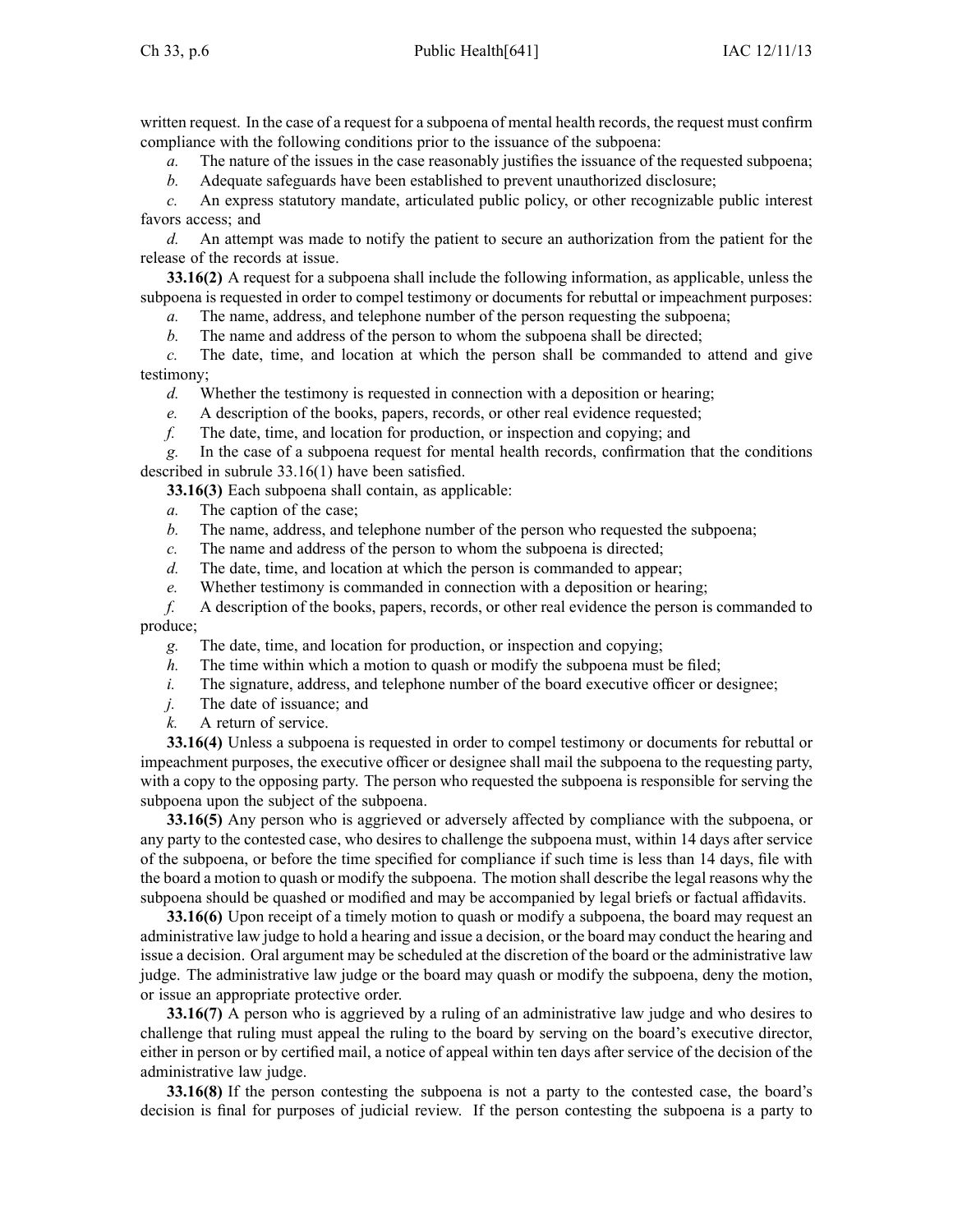the contested case, the board's decision is not final for purposes of judicial review until there is <sup>a</sup> final decision in the contested case. [**ARC 9057B**, IAB 9/8/10, effective 10/13/10]

## **641—33.17(17A) Motions.**

**33.17(1)** No technical form for motions is required. However, prehearing motions must be in writing, state the grounds for relief, and state the relief sought.

**33.17(2)** Any party may file a written response to a motion within ten days after the motion is served, unless the time period is extended or shortened by the presiding officer. The presiding officer may consider <sup>a</sup> failure to respond within the required time period in ruling on the motion.

**33.17(3)** The presiding officer may schedule oral argumen<sup>t</sup> on any motion. If the board requests that an administrative law judge issue <sup>a</sup> ruling on <sup>a</sup> prehearing motion, the ruling is subject to interlocutory appeal pursuan<sup>t</sup> to rule 641—33.29(17A).

**33.17(4)** Motions pertaining to the hearing, excep<sup>t</sup> motions for summary judgment, must be filed and served at least five days prior to the date of the hearing unless there is good cause for permitting later action or the time for such action is lengthened or shortened by rule of the board or an order of the presiding officer.

**33.17(5)** Motions for summary judgment. Motions for summary judgment shall comply with the requirements of Iowa Rule of Civil Procedure 1.981 and shall be subject to disposition according to the requirements of that rule to the extent such requirements are not inconsistent with the provisions of this rule or any other provision of law governing the procedure in contested cases.

*a.* Motions for summary judgment must be filed and served at least 20 days prior to the scheduled hearing date, or other time period determined by the presiding officer. Any party resisting the motion shall file and serve <sup>a</sup> resistance within 10 days, unless otherwise ordered by the presiding officer, from the date <sup>a</sup> copy of the motion was served.

*b.* The time fixed for hearing or nonoral submission shall be not less than 15 days after the filing of the motion, unless <sup>a</sup> shorter time is ordered by the presiding officer.

*c.* A summary judgment order rendered on all issues in <sup>a</sup> contested case is subject to rehearing pursuan<sup>t</sup> to rule 641—33.32(17A,272C) and appeal pursuan<sup>t</sup> to rule 641—33.30(17A,272C). [**ARC 9057B**, IAB 9/8/10, effective 10/13/10]

**641—33.18(17A) Withdrawals.** A party requesting <sup>a</sup> contested case proceeding may withdraw that reques<sup>t</sup> prior to the hearing upon written notice filed with the board and served on all parties. Unless otherwise ordered by the board, <sup>a</sup> withdrawal shall be with prejudice. [**ARC 9057B**, IAB 9/8/10, effective 10/13/10]

## **641—33.19(17A) Intervention.**

**33.19(1)** *Motion.* A motion for leave to intervene in <sup>a</sup> contested case proceeding shall state the grounds for the proposed intervention, the position and interest of the proposed intervenor, and the possible impact of intervention on the proceeding. A proposed answer or petition in intervention shall be attached to the motion. Any party may file <sup>a</sup> response within 14 days of service of the motion to intervene unless the time period is extended or shortened by the presiding officer.

**33.19(2)** *When filed.* Motion for leave to intervene shall be filed as early in the proceeding as possible to avoid adverse impact on existing parties or the conduct of the proceeding. Unless otherwise ordered, <sup>a</sup> motion for leave to intervene shall be filed before the prehearing conference, if any, or at least 20 days before the date scheduled for hearing. Any later motion must contain <sup>a</sup> statement of good cause for the failure to file in <sup>a</sup> timely manner. Unless inequitable or unjust, an intervenor shall be bound by any agreement, arrangement, or other matter previously raised in the case. Requests by untimely intervenors for continuances which would delay the proceeding will ordinarily be denied.

**33.19(3)** *Grounds for intervention.* The movant shall demonstrate that:

*a.* Intervention would not unduly prolong the proceedings or otherwise prejudice the rights of existing parties;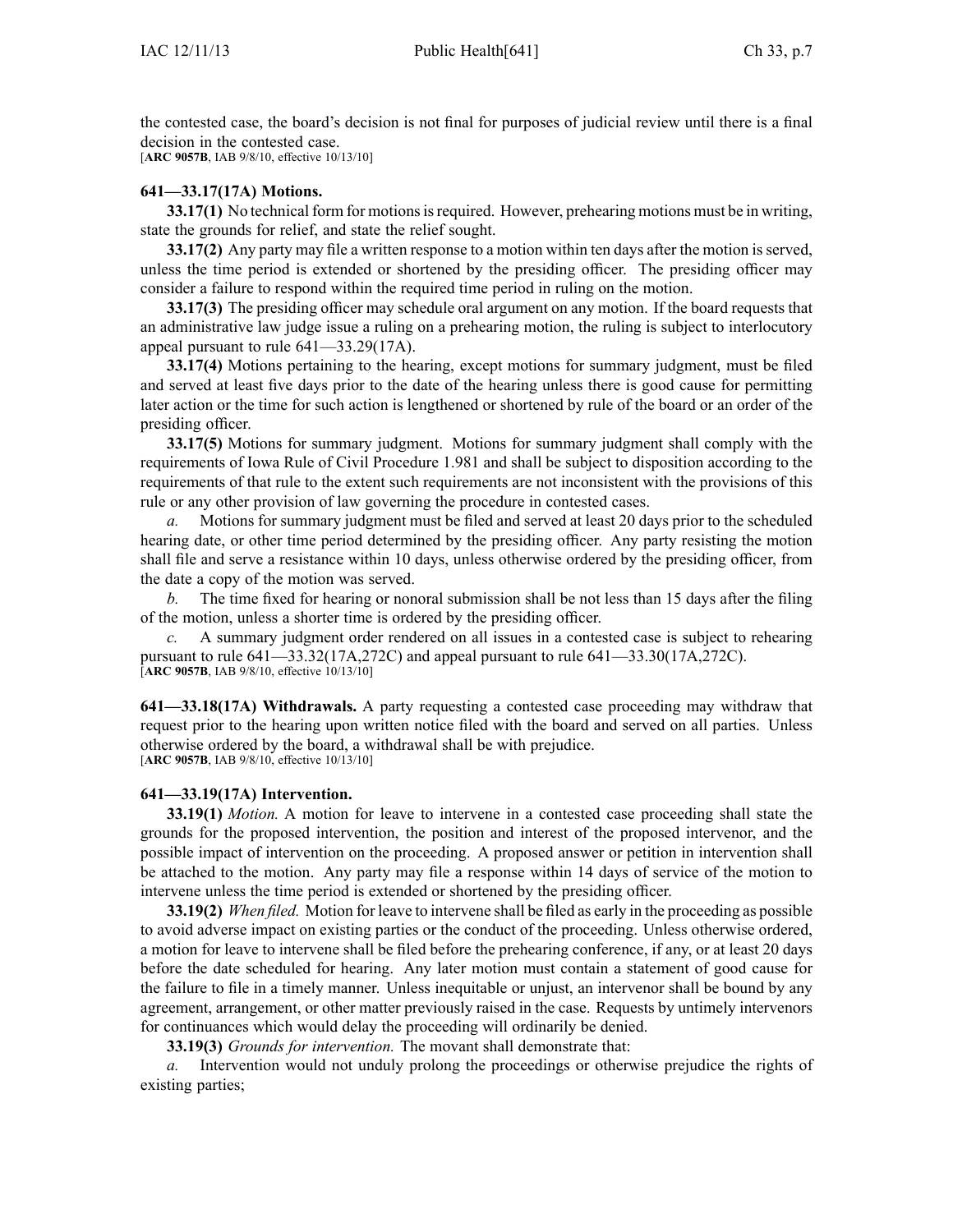*b.* The movant is likely to be aggrieved or adversely affected by <sup>a</sup> final order in the proceeding; and

*c.* The interests of the movant are not adequately represented by existing parties.

**33.19(4)** *Effect of intervention.* If appropriate, the presiding officer may order consolidation of the petitions and briefs of different parties whose interests are aligned with each other and limit the number of representatives allowed to participate actively in the proceedings. A person granted leave to intervene is <sup>a</sup> party to the proceeding. The order granting intervention may restrict the issues that may be raised by the intervenor or otherwise condition the intervenor's participation in the proceeding. [**ARC 9057B**, IAB 9/8/10, effective 10/13/10]

**641—33.20(17A) Telephone proceedings.** The presiding officer may, on the officer's own motion or as requested by <sup>a</sup> party, order hearings or argumen<sup>t</sup> to be held by telephone conference or other electronic means in which all parties have an opportunity to participate. The presiding officer will determine the location of the parties and witnesses for telephone or other electronic hearings. The convenience of the witnesses or parties, as well as the nature of the case, will be considered when location is chosen. Disciplinary hearings will generally not be held by telephone or electronic means in the absence of consent by all parties, but the presiding officer may permit any witness to testify by telephone. Parties shall disclose at or before the prehearing conference if any witness will be testifying by telephone. Objections, if any, shall be filed with the board and served on all parties at least three business days in advance of hearing.

[**ARC 9057B**, IAB 9/8/10, effective 10/13/10]

## **641—33.21(17A) Prehearing conferences.**

**33.21(1)** Any party may request a prehearing conference. Prehearing conferences shall be conducted by the executive officer or designee, who may reques<sup>t</sup> the assistance of an administrative law judge. A written reques<sup>t</sup> for prehearing conference or an order for prehearing conference on the executive officer's own motion shall be filed not less than ten days prior to the hearing date. A prehearing conference shall be scheduled not less than five business days prior to the hearing date. The executive officer shall set <sup>a</sup> prehearing conference in all licensee disciplinary cases and provide notice of the date and time in the notice of hearing. Written notice of the prehearing conference shall be given by the executive officer to all parties. For good cause the executive officer may permit variances from this rule.

**33.21(2)** The parties at <sup>a</sup> prehearing conference shall be prepared to discuss the following subjects, and the executive officer or administrative law judge may issue appropriate orders concerning:

- *a.* The possibility of settlement.
- *b.* The entry of <sup>a</sup> scheduling order to include deadlines for completion of discovery.
- *c.* Stipulations of law or fact.
- *d.* Stipulations on the admissibility of evidence.

*e.* Submission of exper<sup>t</sup> or other witness lists. Witness lists may be amended subsequent to the prehearing conference within the time limits established by the executive officer or administrative law judge at the prehearing conference. Any such amendments must be served on all parties. Witnesses not listed on the final witness list may be excluded from testifying unless there was good cause for the failure to include their names.

*f.* Submission of exhibit lists. Exhibit lists may be amended subsequent to the prehearing conference within the time limits established by the executive director or administrative law judge at the prehearing conference. Other than rebuttal exhibits, exhibits that are not listed on the final exhibit list may be excluded from admission into evidence unless there was good cause for the failure to include them.

- *g.* Stipulations for waiver of any provision of law.
- *h.* Identification of matters which the parties intend to reques<sup>t</sup> to be officially noticed.
- *i.* Consideration of any additional matters which will expedite the hearing.

**33.21(3)** Prehearing conferences may be conducted by telephone unless otherwise ordered. [**ARC 9057B**, IAB 9/8/10, effective 10/13/10]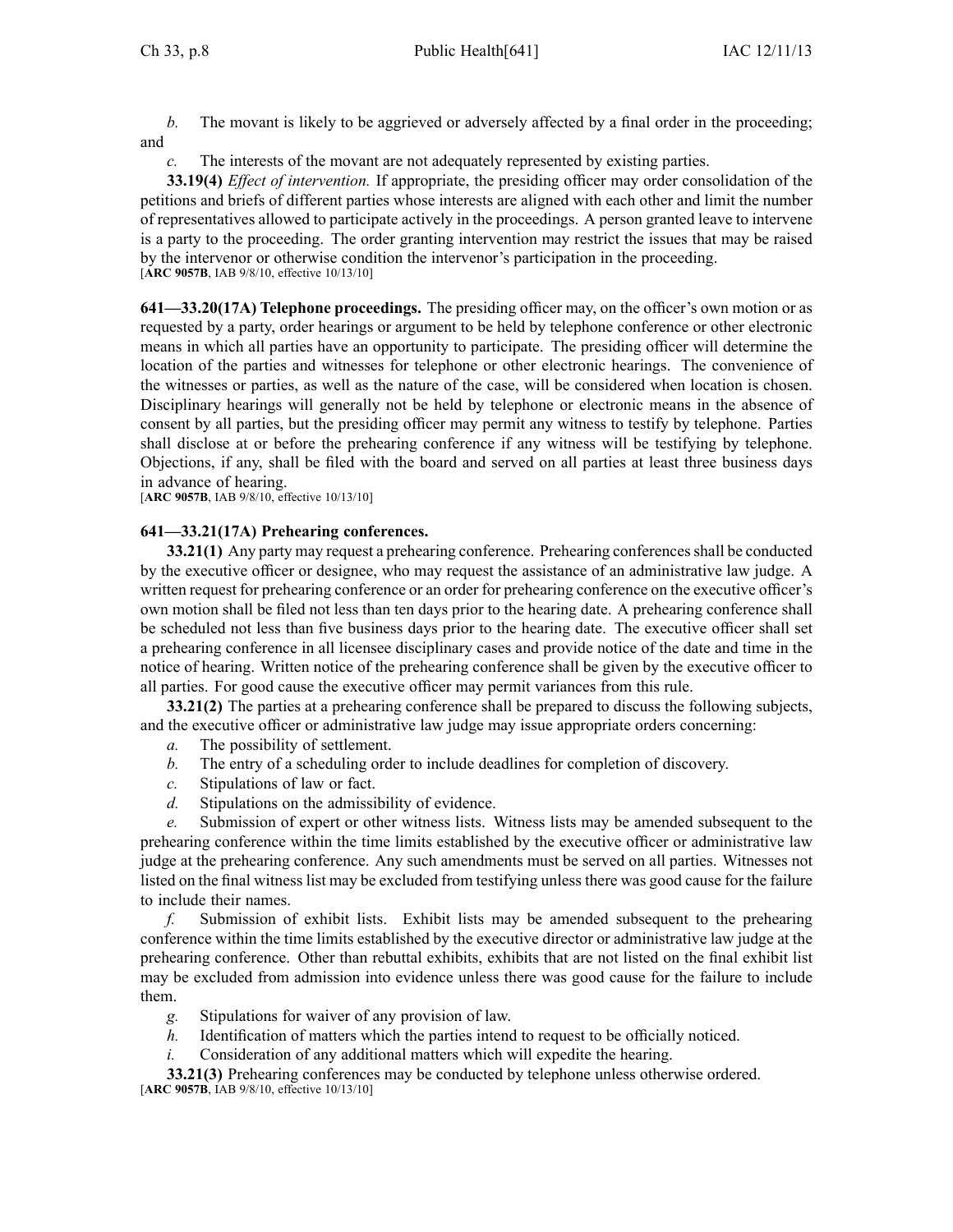# **641—33.22(17A) Continuances.**

**33.22(1)** Unless otherwise provided, applications for continuance shall be filed with the board at least seven days before the date scheduled for hearing. If the application for continuance is not contested, the executive officer or designee shall issue the appropriate order. If the application for continuance is contested, the mattershall be heard by the board or delegated by the board to an administrative law judge.

**33.22(2)** A written application for continuance shall:

*a.* Be made at the earliest possible time and no less than seven days before the hearing excep<sup>t</sup> in case of unanticipated emergencies;

*b.* State the specific reasons for the reques<sup>t</sup> for continuance; and

*c.* Be signed by the requesting party or the party's representative.

**33.22(3)** An oral application for continuance may be made if the presiding officer waives the requirement for <sup>a</sup> written motion. However, <sup>a</sup> party making such an oral application for <sup>a</sup> continuance must confirm that reques<sup>t</sup> by written application within five days after the oral reques<sup>t</sup> unless that requirement is waived by the presiding officer.

**33.22(4)** No application for continuance shall be made or granted without notice to all parties excep<sup>t</sup> in an emergency where notice is not feasible. The board may waive notice of such requests for a particular case or an entire class of cases.

**33.22(5)** The board or administrative law judge may require documentation of any grounds for continuance. In determining whether to gran<sup>t</sup> <sup>a</sup> continuance, the board or administrative law judge may consider:

- *a.* Prior continuances;
- *b.* The interests of all parties;
- *c.* The public interest;
- *d.* The likelihood of informal settlement;
- *e.* The existence of an emergency;
- *f.* Any objection;
- *g.* Any applicable time requirements;
- *h.* The existence of <sup>a</sup> conflict in the schedules of counsel, parties, or witnesses;
- *i.* The timeliness of the request; and
- Other relevant factors.

[**ARC 9057B**, IAB 9/8/10, effective 10/13/10]

### **641—33.23(272C) Settlement agreements.**

**33.23(1)** Settlement negotiations after the notice of hearing is served may be initiated by the licensee or other respondent, the prosecuting attorney, the board's executive officer, or the board chair or chair's designee.

**33.23(2)** The board chair or chair's designee shall have authority to negotiate on behalf of the board but shall not have the authority to bind the board to <sup>a</sup> particular terms of settlement.

**33.23(3)** The respondent is not obligated to participate in settlement negotiations. The respondent's initiation or consent to settlement negotiations constitutes <sup>a</sup> waiver of notice and opportunity to be heard during the settlement negotiation pursuan<sup>t</sup> to Iowa Code section 17A.17 and rule 641—33.27(17A). Thereafter, the prosecuting attorney is authorized to discuss informal settlement with the board chair or chair's designee, and the designated board member is not disqualified from participating in the adjudication of the contested case.

**33.23(4)** Unless designated to negotiate, no member of the board shall be involved in settlement negotiation until <sup>a</sup> written consent order is submitted to the full board for approval. No informal settlement shall be submitted to the full board unless it is in final written form executed by the respondent. By signing the proposed consent order, the respondent authorizes the prosecuting attorney or executive officer to have ex parte communications with the board related to the terms of the settlement. If the board fails to approve the consent order, it shall be of no force and effect to either party and shall not be admissible at hearing. Upon rejecting <sup>a</sup> proposed consent order, the board may sugges<sup>t</sup> alternative terms of settlement, which the respondent is free to accep<sup>t</sup> or reject.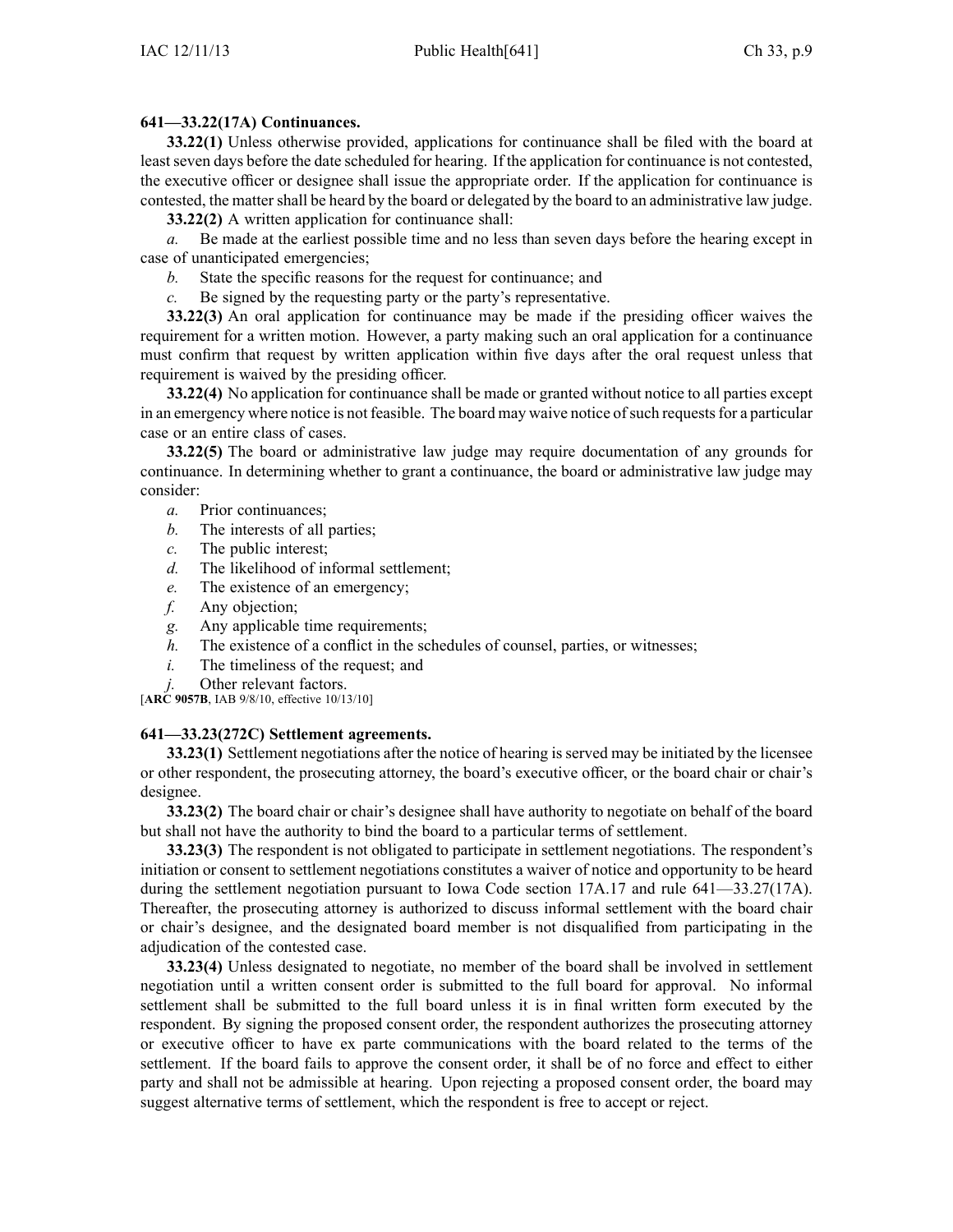**33.23(5)** If the board and respondent agree to <sup>a</sup> consent order, the consent order shall constitute the final decision of the board. By electing to resolve <sup>a</sup> contested case through consent order, the respondent waives all rights to <sup>a</sup> hearing and attendant rights. A consent order in <sup>a</sup> licensee disciplinary case shall have the force and effect of <sup>a</sup> final disciplinary order entered in <sup>a</sup> contested case and may be published as provided in subrule 33.30(1).

[**ARC 9057B**, IAB 9/8/10, effective 10/13/10]

**641—33.24(17A) Hearing procedures.** The presiding officer shall be in control of the proceedings and shall have the authority to administer oaths and to admit or exclude testimony or other evidence and shall rule on all motions and objections. The board may reques<sup>t</sup> that an administrative law judge assist the board by performing any of these functions.

**33.24(1)** *Examination of witnesses.* All witnesses shall be sworn or affirmed by the presiding officer or the court reporter, and shall be subject to cross-examination. Board members and the administrative law judge have the right to examine witnesses at any stage of <sup>a</sup> witness's testimony. The presiding officer may limit questioning in <sup>a</sup> manner consistent with law.

**33.24(2)** *Public hearing.* The hearing shall be open to the public unless <sup>a</sup> licensee or licensee's attorney requests in writing that <sup>a</sup> licensee disciplinary hearing be closed to the public.

**33.24(3)** *Record of proceedings.* Oral proceedings shall be recorded either by mechanical or electronic means or by certified shorthand reporters. Oral proceedings or any par<sup>t</sup> thereof shall be transcribed at the reques<sup>t</sup> of any party with the expense of the transcription charged to the requesting party. The recording or stenographic notes of oral proceedings or the transcription shall be filed with and maintained by the board for at least five years from the date of decision.

**33.24(4)** *Order of proceedings.* Before testimony is presented, the record shall show the identities of any board members present, the identity of the administrative law judge, the identities of the primary parties and their representatives, and the fact that all testimony is being recorded. In contested cases initiated by the board, such as licensee discipline, hearings shall generally be conducted in the following order, subject to modification at the discretion of the board:

*a.* The presiding officer or designee may read <sup>a</sup> summary of the charges and answers thereto and other responsive pleadings filed by the respondent prior to the hearing.

*b.* The assistant attorney general representing the state's interest before the board may make <sup>a</sup> brief opening statement, which may include <sup>a</sup> summary of charges and the names of any witnesses and documents to suppor<sup>t</sup> such charges.

*c.* Each respondent shall be offered the opportunity to make an opening statement, including the names of any witnesses the respondent(s) desires to call in defense. A respondent may elect to make the opening statement just prior to the presentation of evidence by the respondent(s).

- *d.* The presentation of evidence on behalf of the state.
- *e.* The presentation of evidence on behalf of the respondent(s).
- *f.* Rebuttal evidence on behalf of the state, if any.
- *g.* Rebuttal evidence on behalf of the respondent(s), if any.

*h.* Closing arguments first on behalf of the state, then on behalf of the respondent(s), and then on behalf of the state, if any. The order of proceedings shall be tailored to the nature of the contested case. In license reinstatement hearings, for example, the respondent will generally presen<sup>t</sup> evidence first because the respondent is obligated to presen<sup>t</sup> evidence in suppor<sup>t</sup> of the respondent's application for reinstatement pursuan<sup>t</sup> to rule 641—33.40(17A,272C). In license denial hearings, the state will generally first establish the basis for the board's denial of licensure, but thereafter the applicant has the burden of establishing the conditions for licensure pursuan<sup>t</sup> to rule 641—33.36(17A,105,272C).

**33.24(5)** *Decorum.* The presiding officer shall maintain the decorum of the hearing and may refuse to admit or may expel anyone whose conduct is disorderly.

**33.24(6)** *Immunity.* The presiding officer shall have authority to gran<sup>t</sup> immunity from disciplinary action to <sup>a</sup> witness, as provided by Iowa Code section 272C.6(3), but only upon the unanimous vote of all members of the board hearing the case. The official record of the hearing shall include the reasons for granting the immunity.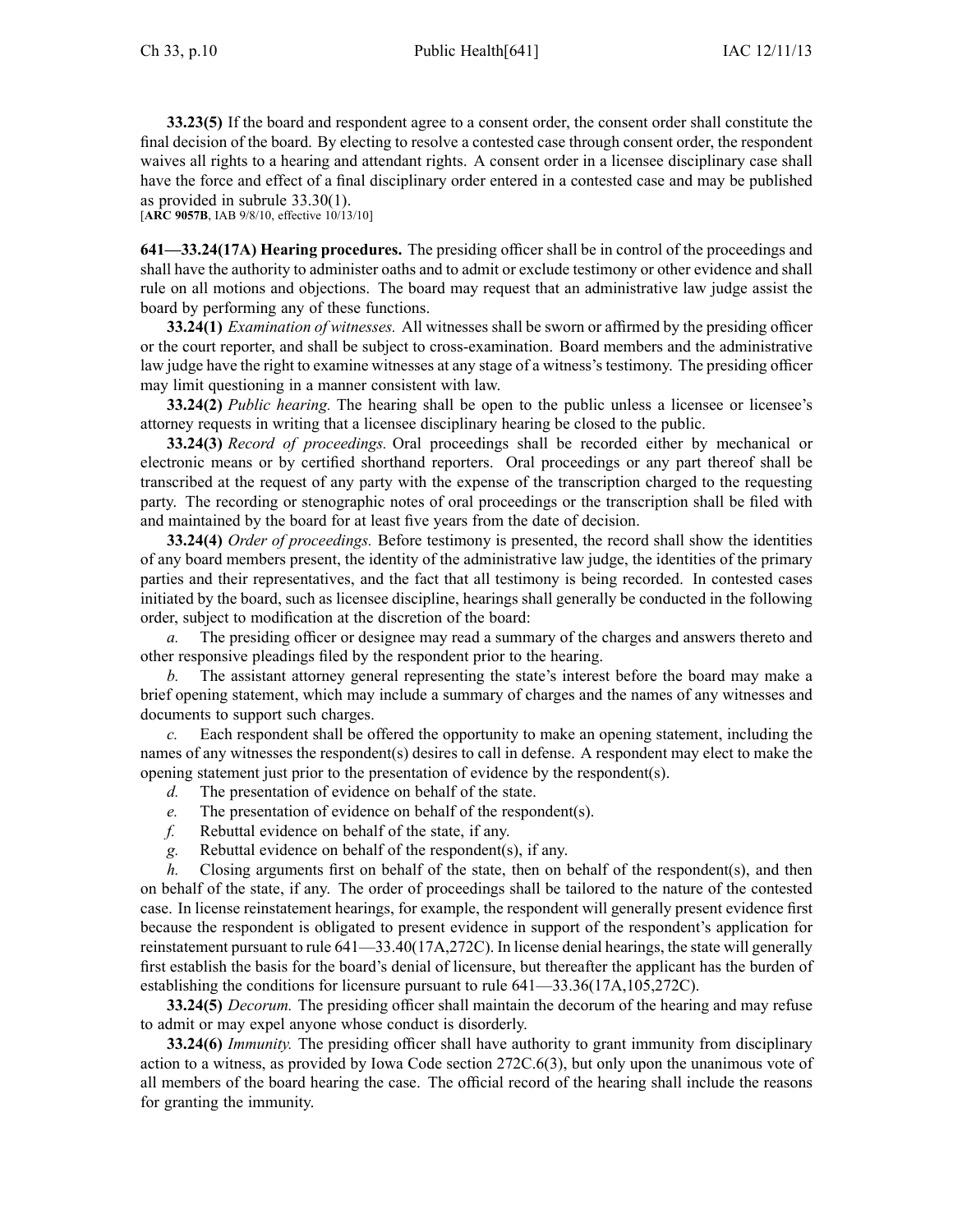**33.24(7)** *Sequestering witnesses.* The presiding officer, on the officer's own motion or upon the reques<sup>t</sup> of <sup>a</sup> party, may sequester witnesses. [**ARC 9057B**, IAB 9/8/10, effective 10/13/10]

#### **641—33.25(17A) Evidence.**

**33.25(1)** The presiding officer shall rule on the admissibility of evidence and may, where appropriate, take official notice of facts in accordance with all applicable requirements of law.

**33.25(2)** Stipulation of facts is encouraged. The presiding officer may make <sup>a</sup> decision based on stipulated facts.

**33.25(3)** Evidence in the proceeding shall be confined to the issues as to which the parties required notice prior to the hearing unless <sup>a</sup> party waives the party's right to such notice or the presiding officer determines that good cause justifies expansion of the issues. If the presiding officer decides to admit evidence on issues outside the scope of the notice over the objection of <sup>a</sup> party who did not have actual notice of those issues, that party, upon timely request, shall receive <sup>a</sup> continuance sufficient to amend pleadings and to prepare on the additional issue.

**33.25(4)** The party seeking admission of an exhibit must provide the opposing party with an opportunity to examine the exhibit prior to the ruling on its admissibility. Copies of documents shall be provided to opposing parties. All exhibits admitted into evidence shall be appropriately marked and be made par<sup>t</sup> of the record.

**33.25(5)** Any party may object to specific evidence or may reques<sup>t</sup> limits on the scope of any examination or cross-examination. Such an objection must be timely and shall be accompanied by <sup>a</sup> brief statement of the grounds upon which it is based. The objection, the ruling on the objection, and the reasons for the ruling shall be noted in the record. The presiding officer may rule on the objection at the time it is made or may reserve <sup>a</sup> ruling until the written decision.

**33.25(6)** Whenever evidence is ruled inadmissible, the party offering that evidence may submit an offer of proof on the record. The party making the offer of proof for excluded oral testimony shall briefly summarize the testimony or, with permission of the presiding officer, presen<sup>t</sup> the testimony. If the excluded evidence consists of <sup>a</sup> document or exhibit, it shall be marked as par<sup>t</sup> of an offer of proof and inserted in the record.

**33.25(7)** Irrelevant, immaterial and unduly repetitious evidence should be excluded. A finding will be based upon the kind of evidence upon which reasonably prudent persons are accustomed to rely for the conduct of their serious affairs, and may be based on hearsay or other types of evidence which may or would be inadmissible in <sup>a</sup> jury trial.

[**ARC 9057B**, IAB 9/8/10, effective 10/13/10]

#### **641—33.26(17A) Default.**

**33.26(1)** If <sup>a</sup> party fails to appear or participate in <sup>a</sup> contested case proceeding after proper service of notice, the presiding officer may, if no adjournment is granted, enter <sup>a</sup> default decision or proceed with the hearing and render <sup>a</sup> decision in the absence of the party.

**33.26(2)** Where appropriate and not contrary to law, any party may move for default against <sup>a</sup> party who has failed to appear after proper service.

**33.26(3)** Default decisions or decisions rendered on the merits after <sup>a</sup> party has failed to appear or participate in <sup>a</sup> contested case proceeding become final board action unless, within 15 days after the date of notification or mailing of the decision, <sup>a</sup> motion to vacate is filed and served on all parties or an appeal of <sup>a</sup> decision on the merits is timely initiated within the time provided by subrule 33.30(2). A motion to vacate must state all facts relied upon by the moving party which establish that good cause existed for that party's failure to appear or participate at the contested case proceeding. Each fact so stated must be substantiated by at least one sworn affidavit of <sup>a</sup> person with personal knowledge of each such fact, which affidavit(s) must be attached to the motion.

**33.26(4)** The time for further appeal of <sup>a</sup> decision for which <sup>a</sup> timely motion to vacate has been filed is stayed pending <sup>a</sup> decision on the motion to vacate.

**33.26(5)** Properly substantiated and timely filed motions to vacate shall be granted only for good cause shown. The burden of proof as to good cause is on the moving party. Adverse parties shall have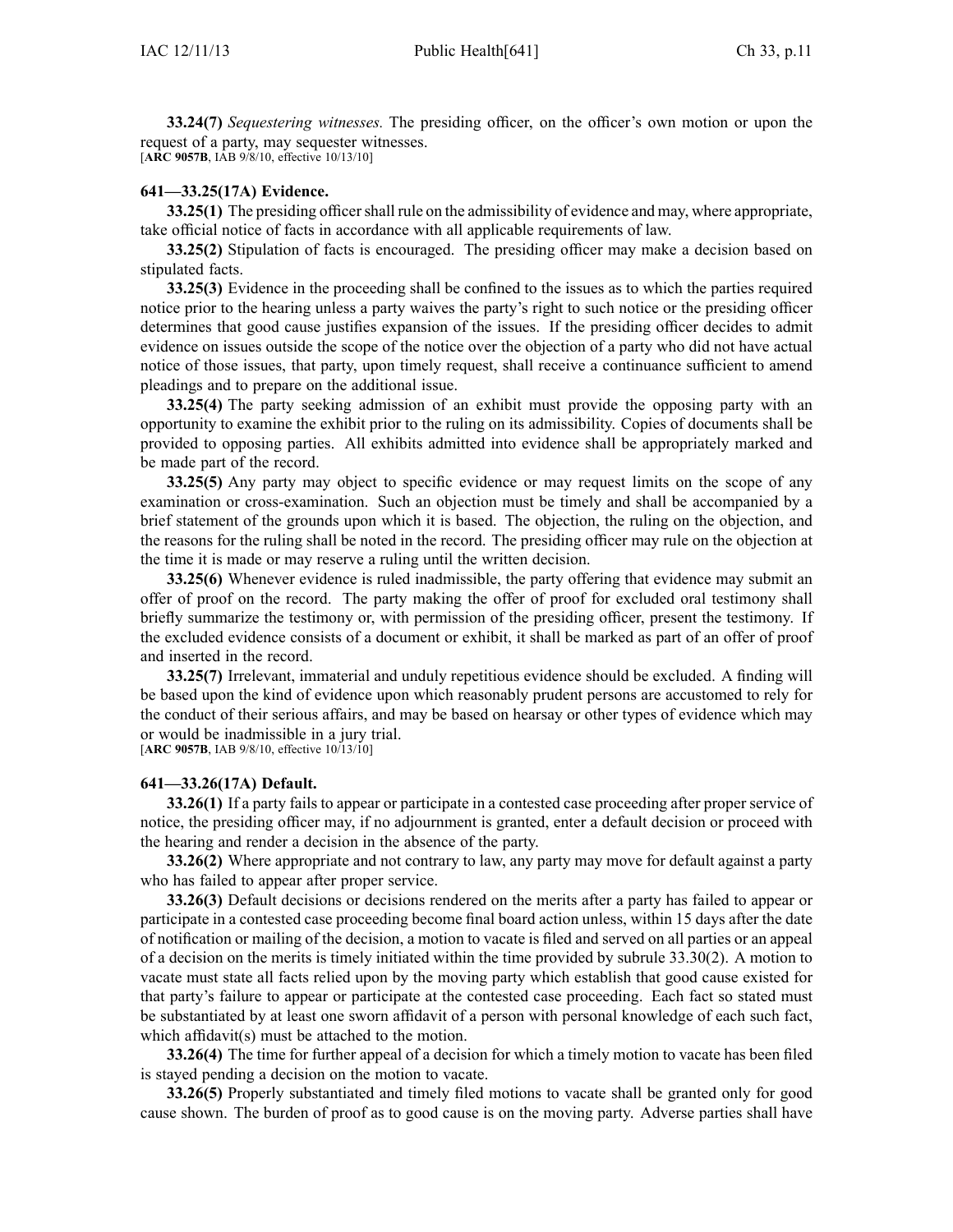ten days to respond to <sup>a</sup> motion to vacate. Adverse parties shall be allowed to conduct discovery as to the issue of good cause and to presen<sup>t</sup> evidence on the issue prior to <sup>a</sup> decision on the motion, if <sup>a</sup> reques<sup>t</sup> to do so is included in that party's response.

**33.26(6)** "Good cause" for purposes of this rule shall have the same meaning as "good cause" for setting aside <sup>a</sup> default judgment under the Iowa Rules of Civil Procedure.

**33.26(7)** A decision denying <sup>a</sup> motion to vacate is subject to further appeal within the time limit allowed for further appeal of <sup>a</sup> decision on the merits in the contested case proceeding. A decision granting <sup>a</sup> motion to vacate is subject to interlocutory appeal by the adverse party pursuan<sup>t</sup> to rule 641—33.29(17A).

**33.26(8)** If <sup>a</sup> motion to vacate is granted and no interlocutory appeal has been taken, the presiding officer shall issue another statement of charges and the contested case shall proceed accordingly.

**33.26(9)** A default decision may provide either that the default is to be stayed pending <sup>a</sup> timely motion to vacate or that the default decision is to take effect immediately, subject to <sup>a</sup> reques<sup>t</sup> for stay under rule 641—33.33(17A).

[**ARC 9057B**, IAB 9/8/10, effective 10/13/10]

#### **641—33.27(17A) Ex parte communication.**

**33.27(1)** Prohibited communications. Unless requested for the disposition of ex parte matters specifically authorized by statute, following issuance of the statement of charges, there shall be no communication, directly or indirectly, between the presiding officer and any party or representative of any party or any other person with <sup>a</sup> direct or indirect interest in such case in connection with any issue of fact or law in the case excep<sup>t</sup> upon notice and opportunity for all parties to participate. Nothing in this provision is intended to preclude board members from communicating with other board members or members of the board staff, other than those with <sup>a</sup> personal interest in, or those engaged in personally investigating as defined in subrule 33.11(2), prosecuting, or advocating in, either the case under consideration or <sup>a</sup> pending factually related case involving the same parties, as long as those persons do not directly or indirectly communicate to the presiding officer any ex parte communications they have received of <sup>a</sup> type that the presiding officer would be prohibited from receiving or that furnish, augment, diminish, or modify the evidence in the record.

**33.27(2)** Prohibitions on ex parte communications commence with the issuance of the statement of charges in <sup>a</sup> contested case and continue for as long as the case is pending before the board.

**33.27(3)** Written, oral, or other forms of communication are "ex parte" if made without notice and opportunity for all parties to participate.

**33.27(4)** To avoid prohibited ex parte communications, notice must be given in <sup>a</sup> manner reasonably calculated to give all parties <sup>a</sup> fair opportunity to participate. Notice of written communications shall be provided in compliance with rule 641—33.14(17A) and may be supplemented by telephone, facsimile, electronic mail, or other means of notification. When permitted, oral communications may be initiated through conference telephone call including all parties or their representatives.

**33.27(5)** Persons who jointly act as <sup>a</sup> presiding officer in <sup>a</sup> pending contested case may communicate with each other without notice or opportunity for parties to participate.

**33.27(6)** The executive officer or other persons may be presen<sup>t</sup> during deliberations as long as the executive officer or other person is not disqualified from participating pursuant to rule 641—33.11(17A).

**33.27(7)** Communications with the presiding officer involving uncontested scheduling or procedural matters do not require notice or opportunity for parties to participate. Parties should notify other parties prior to initiating such contact with the presiding officer when feasible, and shall notify other parties when seeking to continue hearings or other deadlines pursuant to rule  $641-33.22(17A)$ .

**33.27(8)** Disclosure of prohibited communications. A presiding officer who receives <sup>a</sup> prohibited ex parte communication during the contested case process must initially determine if the effect of the communication is so prejudicial that the presiding officer should be disqualified.

If the presiding officer determines that disqualification is warranted, a copy of any prohibited written communication, all written responses to the communication, <sup>a</sup> written summary stating the substance of any prohibited oral or other communication not available in written form for disclosure, all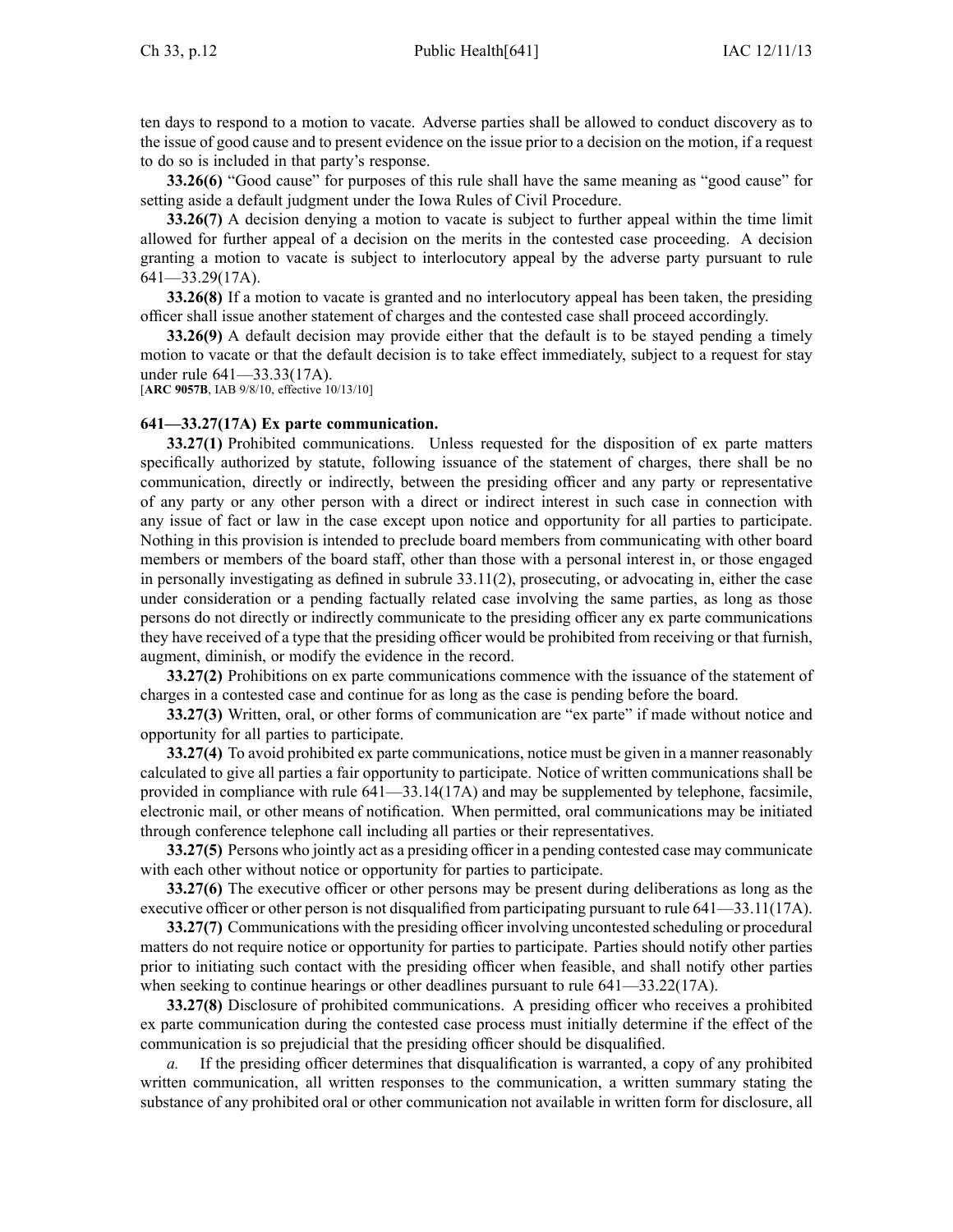responses made, and the identity of each person from whom the presiding officer received <sup>a</sup> prohibited ex parte communication shall be submitted for inclusion in the record under seal by protective order.

If the presiding officer determines that disqualification is not warranted, such documents shall be submitted for inclusion in the record and served on all parties. Any party desiring to rebut the prohibited communication must be allowed the opportunity to do so upon written reques<sup>t</sup> filed within ten days after notice of the communication.

**33.27(9)** Promptly after being assigned to serve as presiding officer at any stage in <sup>a</sup> contested case proceeding, <sup>a</sup> presiding officer shall disclose to all parties material factual information received through ex parte communication prior to such assignment, unless the factual information has already been or shortly will be disclosed pursuan<sup>t</sup> to Iowa Code section 17A.13(2) or through discovery. Factual information contained in an investigative repor<sup>t</sup> or similar document need not be separately disclosed by the presiding officer as long as such documents have been or will shortly be provided to the parties.

**33.27(10)** The presiding officer may render <sup>a</sup> proposed or final decision imposing appropriate sanctions for violations of this rule including default, <sup>a</sup> decision against the offending party, censure, or suspension or revocation of the privilege to practice before the board. Violation of ex parte communications prohibitions by board personnel shall be reported to the board and the board's executive officer for possible sanctions, including censure, suspension, dismissal, or other disciplinary action. [**ARC 9057B**, IAB 9/8/10, effective 10/13/10]

**641—33.28(17A) Recording costs.** Upon request, the board shall provide <sup>a</sup> copy of the whole or any portion of the record at cost. The cost of preparing <sup>a</sup> copy of the record or of transcribing the hearing record shall be paid by the requesting party. [**ARC 9057B**, IAB 9/8/10, effective 10/13/10]

**641—33.29(17A) Interlocutory appeals.** Upon written reques<sup>t</sup> of <sup>a</sup> party or on its own motion, the board may review an interlocutory order of the executive officer, administrative law judge, or hearing panel. Any reques<sup>t</sup> for interlocutory review must be filed within 14 days of issuance of the challenged order, but no later than the time for compliance with the order or the date of the hearing, whichever is first. In determining whether to do so, the board shall consider:

1. The extent to which its granting the interlocutory appeal would expedite final resolution of the case; and

2. The extent to which review of that interlocutory order by the board at the time it reviews the proposed decision of the presiding officer would provide an adequate remedy. [**ARC 9057B**, IAB 9/8/10, effective 10/13/10]

### **641—33.30(17A,272C) Decisions.**

**33.30(1)** *Final decisions.* When <sup>a</sup> quorum of the board presides over the reception of the evidence at the hearing, its decision is <sup>a</sup> final decision. A majority of the members shall constitute <sup>a</sup> quorum. Final decisions shall be served on the parties in accordance with subrule 33.14(2). Final decisions of the board, including consent agreements and consent orders, are public documents, are available to the public, and may be disseminated by the board and others as provided in Iowa Code chapter 22.

**33.30(2)** *Proposed panel decisions.*

*a. Panel of specialists.* When <sup>a</sup> panel of three specialists presides over the hearing, the panel shall issue <sup>a</sup> proposed decision which shall include findings of fact but shall not include conclusions of law or any recommendation for or against the licensee discipline. A proposed decision of <sup>a</sup> panel of specialists, together with <sup>a</sup> transcript of the proceedings and the exhibits presented, shall be reviewed by the board within 30 days of the date the proposed decision was issued.

*b. Panel of board members.* When <sup>a</sup> panel of three or more board members presides over the hearing, the panel shall issue <sup>a</sup> proposed decision which shall include proposed findings of fact, conclusions of law, and the order. A proposed panel decision shall be reviewed by the board within 30 days of the date the proposed panel decision was issued. A proposed panel decision becomes <sup>a</sup> final decision without further proceedings unless appealed in accordance with paragraph 33.30(2)*"c."*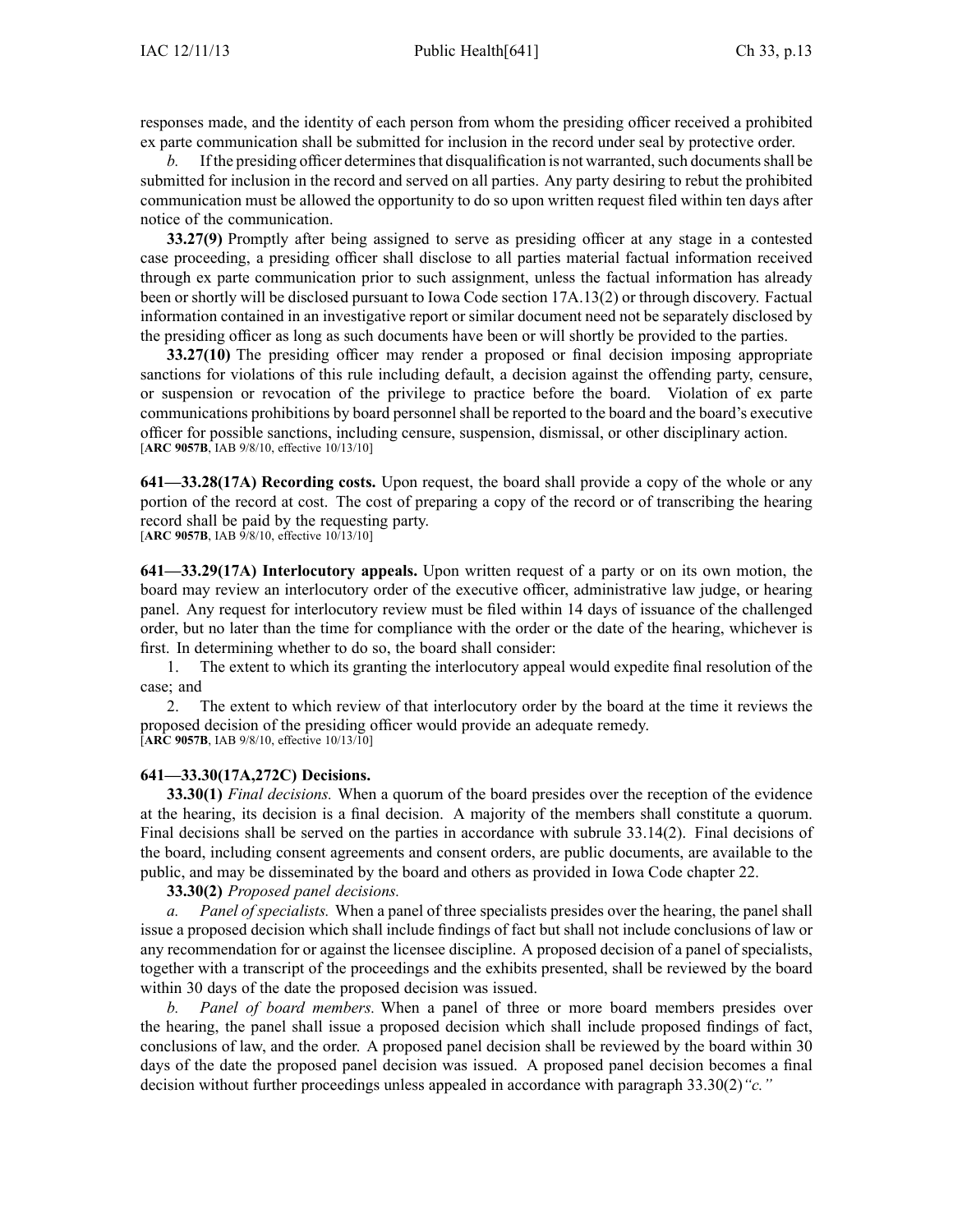*c. Appeal of proposed panel decisions.* A proposed panel decision pursuan<sup>t</sup> to paragraph 33.30(2)*"a"* or paragraph 33.30(2)*"b"* may be appealed to the full board by either party by serving on the executive officer, either in person or by certified mail, <sup>a</sup> notice of appeal within 30 days after service of the proposed decision on the appealing party. The notice of appeal shall specify the party initiating the appeal, the proposed decision or order appealed from, the specific findings or conclusions to which exception is taken and any other exceptions to the decision or order, the relief sought, and the grounds for relief.

(1) Following receipt of <sup>a</sup> notice of appeal, the board shall enter an order establishing <sup>a</sup> schedule for submission of briefs and oral argument. The parties shall serve their briefs on the board and shall furnish an additional copy to each party by first-class mail. Briefs shall cite any applicable legal authority and specify relevant portions of the record in that proceeding.

(2) Oral argumen<sup>t</sup> shall be heard by the board unless waived by both parties. The time granted each party for oral argumen<sup>t</sup> shall be established by the board.

(3) The record on appeal shall be the entire record made before the hearing panel or administrative law judge.

*d. Confidentiality.* At no time prior to the release of the final decision by the board shall <sup>a</sup> proposed decision be made public or distributed to any person other than the parties.

*e. Requests to presen<sup>t</sup> additional evidence.* A party may reques<sup>t</sup> the taking of additional evidence after the issuance of <sup>a</sup> proposed decision only by establishing that:

- (1) The evidence is material; and
- (2) The evidence arose after the completion of the original hearing; or
- (3) Good cause exists for failure to presen<sup>t</sup> the evidence at the original hearing; and
- (4) The party has not waived the right to presen<sup>t</sup> additional evidence.

A written reques<sup>t</sup> to presen<sup>t</sup> additional evidence must be filed with the notice of appeal or by <sup>a</sup> nonappealing party within 14 days of service of the notice of appeal. The board may remand <sup>a</sup> case to the hearing panel for further hearing or may itself preside at the taking of additional evidence. [**ARC 9057B**, IAB 9/8/10, effective 10/13/10]

**641—33.31(17A,272C) Client notification.** Within 15 days (or such other time period specifically ordered by the board) of the licensee's receipt of the board's final decision, whether entered by consent or following hearing, which suspends or revokes <sup>a</sup> license or accepts <sup>a</sup> voluntary surrender of <sup>a</sup> license to resolve <sup>a</sup> disciplinary case, the licensee shall notify in writing all current clients of the fact that the license has been suspended, revoked or voluntarily surrendered. Such notice shall advise clients to obtain alternative professional services. Within 30 days of receipt of the board's final order, the licensee shall file with the board copies of the notices sent. Compliance with this requirement shall be <sup>a</sup> condition for an application for reinstatement. [**ARC 9057B**, IAB 9/8/10, effective 10/13/10]

**641—33.32(17A,272C) Application for rehearing.**

**33.32(1)** *Who may file.* Any party to <sup>a</sup> contested case proceeding may file an application for rehearing from <sup>a</sup> final order.

**33.32(2)** *Content of application.* The application for rehearing shall state on whose behalf it is filed, the specific grounds for rehearing, and the relief sought. In addition, the application shall state whether the applicant desires reconsideration of all or par<sup>t</sup> of the board decision on the existing record and whether, on the basis of grounds enumerated in paragraph 33.30(2)*"e"* and rule 641—33.31(17A,272C), the applicant requests an opportunity to submit additional evidence.

**33.32(3)** *Filing deadline.* The application shall be filed with the board within 20 days after issuance of the final decision.

**33.32(4)** *Notice to other parties.* A copy of the application shall be timely mailed by the applicant to all parties of record not joining therein.

**33.32(5)** *Additional evidence.* A reques<sup>t</sup> that additional evidence be considered on rehearing shall be governed by paragraph 33.30(2)*"e."*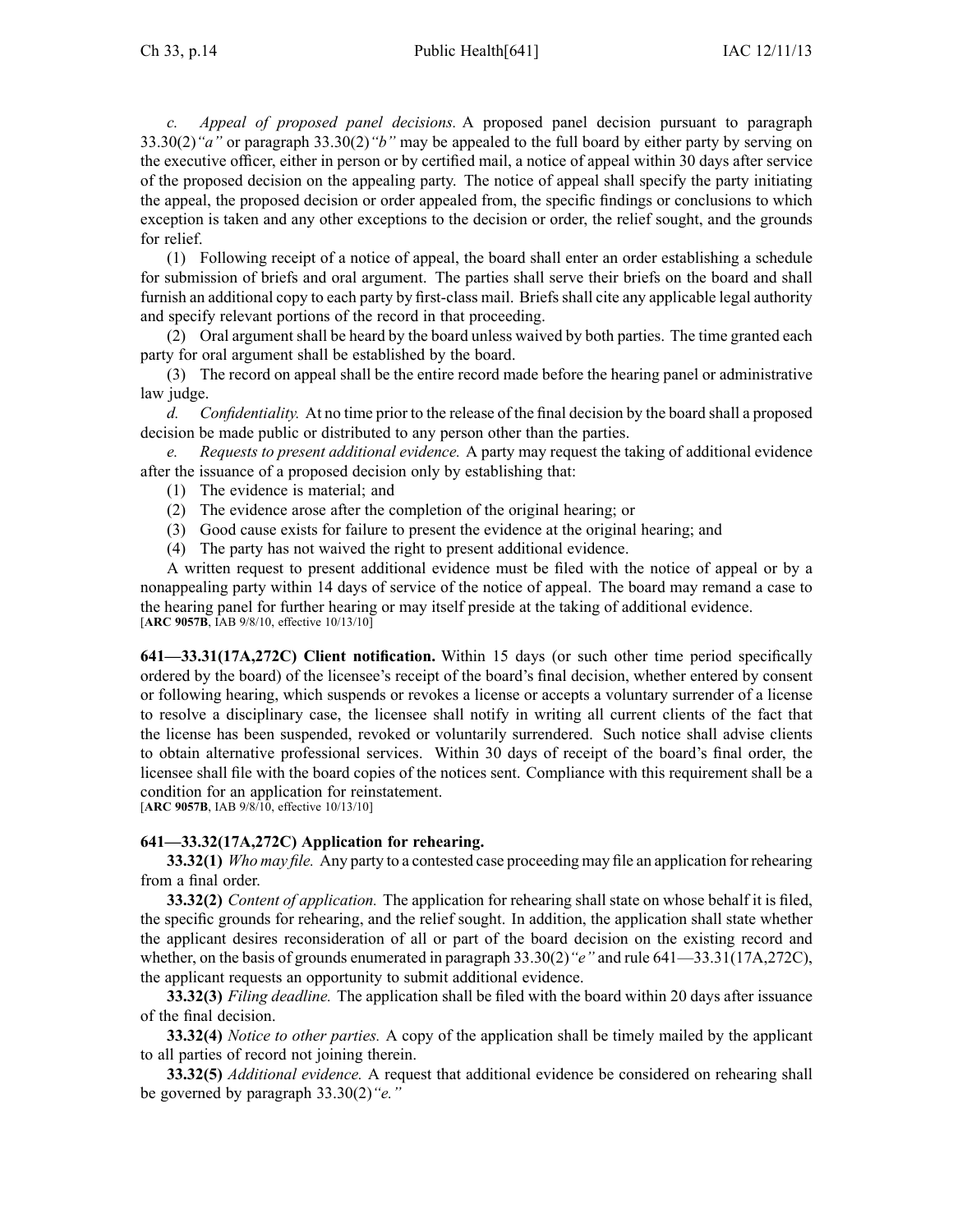**33.32(6)** *Disposition.* Any application for rehearing shall be deemed denied unless the board grants the application within 20 days after its filing.

**33.32(7)** *Only remedy.* Application for rehearing is the only procedure by which <sup>a</sup> party may reques<sup>t</sup> that the board reconsider <sup>a</sup> final board decision.

**33.32(8)** *Proceedings.* If the board grants an application for rehearing, the board may set the application for oral argumen<sup>t</sup> or for hearing if additional evidence will be received. If additional evidence will not be received, the board may issue <sup>a</sup> ruling without oral argumen<sup>t</sup> or hearing. The board may, on the reques<sup>t</sup> of <sup>a</sup> party or on its own motion, order or permit the parties to provide written argumen<sup>t</sup> on one or more designated issues. The board may be assisted by an administrative law judge in all proceedings related to an application for rehearing.

[**ARC 9057B**, IAB 9/8/10, effective 10/13/10]

#### **641—33.33(17A) Stays of board actions.**

**33.33(1)** *When available.*

*a.* Any party to <sup>a</sup> contested case proceeding may petition the board for <sup>a</sup> stay of an order issued in that proceeding or for other temporary remedies, pending review by the board. The petition shall be filed with the notice of appeal and shall state the reasons justifying <sup>a</sup> stay or other temporary remedy. The board may rule on the stay or authorize the administrative law judge to do so.

*b.* Any party to <sup>a</sup> contested case proceeding may petition the board for <sup>a</sup> stay or other temporary remedies, pending judicial review of all or par<sup>t</sup> of that proceeding. The petition shall state the reasons justifying <sup>a</sup> stay or other temporary remedy.

**33.33(2)** *When granted.* In determining whether to gran<sup>t</sup> <sup>a</sup> stay, the presiding officer or board shall consider the factors listed in Iowa Code section 17A.19(5)*"c."*

**33.33(3)** *Vacation.* A stay may be vacated by the issuing authority upon application of the board or any other party.

[**ARC 9057B**, IAB 9/8/10, effective 10/13/10]

**641—33.34(17A) No factual dispute contested cases.** If the parties agree that no dispute of material fact exists as to <sup>a</sup> matter that would be <sup>a</sup> contested case if such <sup>a</sup> dispute of fact existed, the parties may presen<sup>t</sup> all relevant admissible evidence either by stipulation or otherwise as agreed by the parties, without necessity for the production of evidence at an evidentiary hearing. If such agreemen<sup>t</sup> is reached, <sup>a</sup> jointly submitted schedule detailing the method and timetable for submission of the record, briefs and oral argumen<sup>t</sup> should be submitted to the presiding officer for approval as soon as practicable. If the parties cannot agree, any party may file and serve <sup>a</sup> motion for summary judgment pursuan<sup>t</sup> to the rules governing such motions.

[**ARC 9057B**, IAB 9/8/10, effective 10/13/10]

## **641—33.35(17A) Emergency adjudicative proceedings.**

**33.35(1)** *Emergency action.* To the extent necessary to preven<sup>t</sup> or avoid immediate danger to the public health, safety, or welfare, and consistent with the Constitution and other provisions of law, the board may issue <sup>a</sup> written order in compliance with Iowa Code section 17A.18A to suspend <sup>a</sup> license in whole or in part, order the cessation of any continuing activity, order affirmative action, or take other action within the jurisdiction of the board by emergency adjudicative order. Before issuing an emergency adjudicative order, the board shall consider factors including, but not limited to, the following:

*a.* Whether there has been <sup>a</sup> sufficient factual investigation to ensure that the board is proceeding on the basis of reliable information;

*b.* Whether the specific circumstances which pose immediate danger to the public health, safety, or welfare have been identified and determined to be continuing;

*c.* Whether the person required to comply with the emergency adjudicative order may continue to engage in other activities without posing immediate danger to the public health, safety, or welfare;

*d.* Whether imposition of monitoring requirements or other interim safeguards would be sufficient to protect the public health, safety, or welfare; and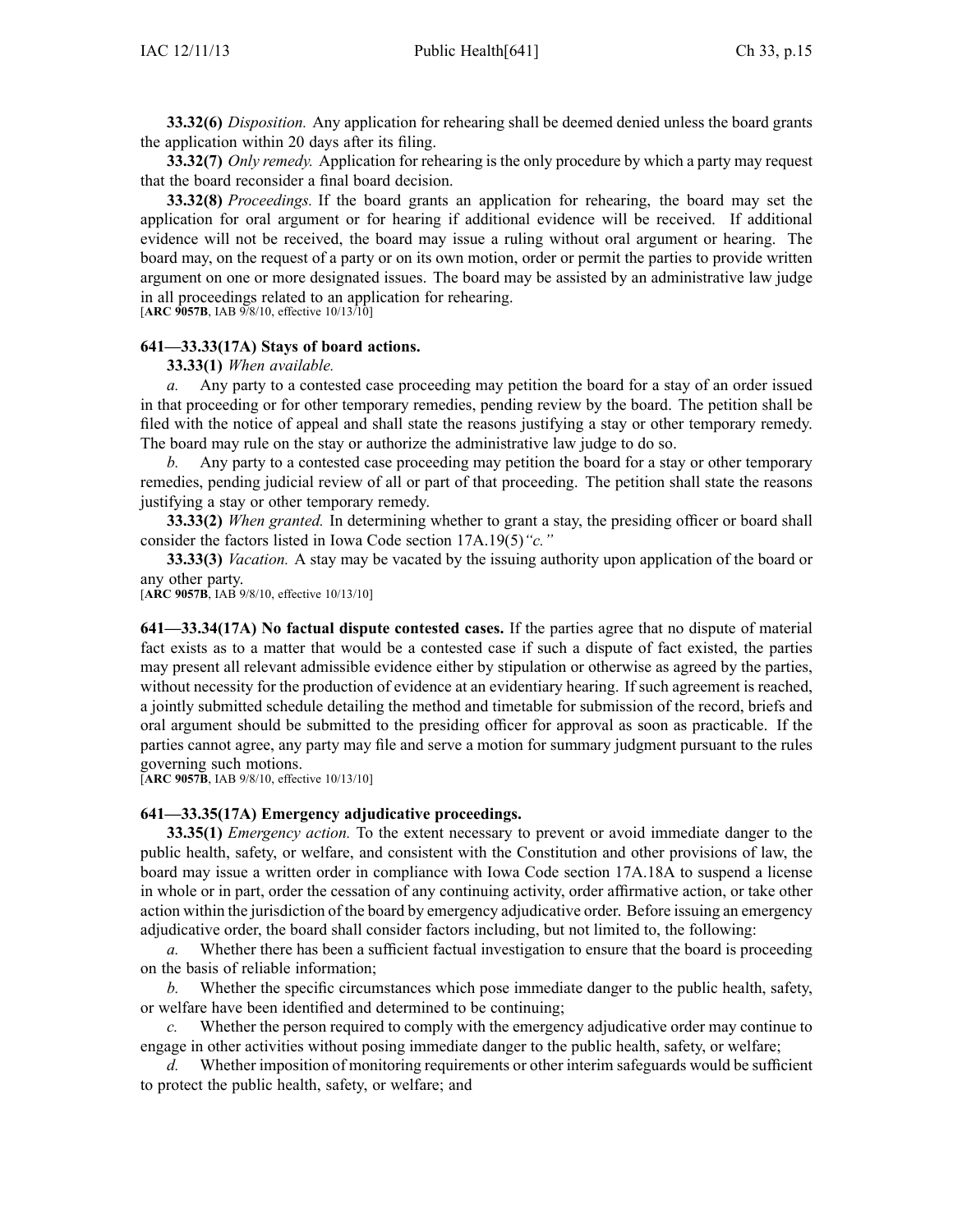*e.* Whether the specific action contemplated by the board is necessary to avoid the immediate danger.

# **33.35(2)** *Issuance of order.*

*a.* An emergency adjudicative order shall contain findings of fact, conclusions of law, and policy reasons to justify the determination of an immediate danger and the board's decision to take immediate action. The order is an open record.

*b.* The written emergency adjudicative order shall be immediately delivered to the person who is required to comply with the order, by utilizing one or more of the following procedures:

(1) Personal delivery.

(2) Certified mail, return receipt requested, to the last address on file with the board.

(3) Certified mail to the last address on file with the board.

(4) Facsimile, which may be used as the sole method of delivery if the person required to comply with the order has filed <sup>a</sup> written reques<sup>t</sup> that board orders be sent by facsimile and has provided <sup>a</sup> facsimile number for that purpose.

*c.* To the degree practicable, the board shall select the procedure for providing written notice that best ensures prompt, reliable delivery.

**33.35(3)** *Oral notice.* Unless the written emergency adjudicative order is provided by personal delivery on the same day that the order is issued, the board shall make reasonable immediate efforts to contact by telephone the person who is required to comply with the order.

**33.35(4)** *Completion of proceedings.* After the issuance of an emergency adjudicative order, the board shall proceed as quickly as feasible to complete any proceedings that would be required if the matter did not involve an immediate danger.

*a.* Issuance of <sup>a</sup> written emergency adjudicative order shall include notification of the date on which board proceedings are scheduled for hearing.

*b.* After issuance of an emergency adjudicative order, continuance of further board proceedings to <sup>a</sup> later date will be granted only in compelling circumstances upon written application unless the person required to comply with the order is the party requesting the continuance. [**ARC 9057B**, IAB 9/8/10, effective 10/13/10]

**641—33.36(17A,105,272C) License denial.** If the board denies an application for <sup>a</sup> license, the board or its staff shall send written notice to the applicant by regular first-class mail identifying the factual and legal basis for denying the application. If the board denies an application to renew an existing license, the provisions of rule 641—33.37(17A,105,272C) shall apply.

**33.36(1)** An applicant who is aggrieved by the denial of an application for licensure and who desires to contest the denial must reques<sup>t</sup> <sup>a</sup> hearing before the board within 30 calendar days of the date the notice of denial is mailed. A reques<sup>t</sup> for hearing must be in writing and is deemed made on the date of the United States Postal Service nonmetered postmark or the date of personal service to the board office. The reques<sup>t</sup> for hearing shall specify the factual or legal errors that the applicant contends were made by the board, must identify any factual disputes upon which the applicant desires an evidentiary hearing, and may provide additional written information or documents in suppor<sup>t</sup> of licensure. If <sup>a</sup> reques<sup>t</sup> for hearing is timely made, the board shall promptly issue <sup>a</sup> notice of hearing on the grounds asserted by the applicant.

**33.36(2)** Subject to subrule 33.10(1), the board may act as presiding officer at the contested case hearing, may hold the hearing before <sup>a</sup> panel of three board members, or may reques<sup>t</sup> that an administrative law judge act as the presiding officer and render <sup>a</sup> proposed decision. A proposed decision by <sup>a</sup> panel of board members or an administrative law judge is subject to appeal or review by the board pursuan<sup>t</sup> to subrule 33.30(2).

**33.36(3)** License denial hearings are contested cases open to the public. Evidence supporting the denial of the license may be presented by an assistant attorney general. While each party shall have the burden of establishing the affirmative of matters asserted, the applicant shall have the ultimate burden of persuasion as to the applicant's qualification for licensure.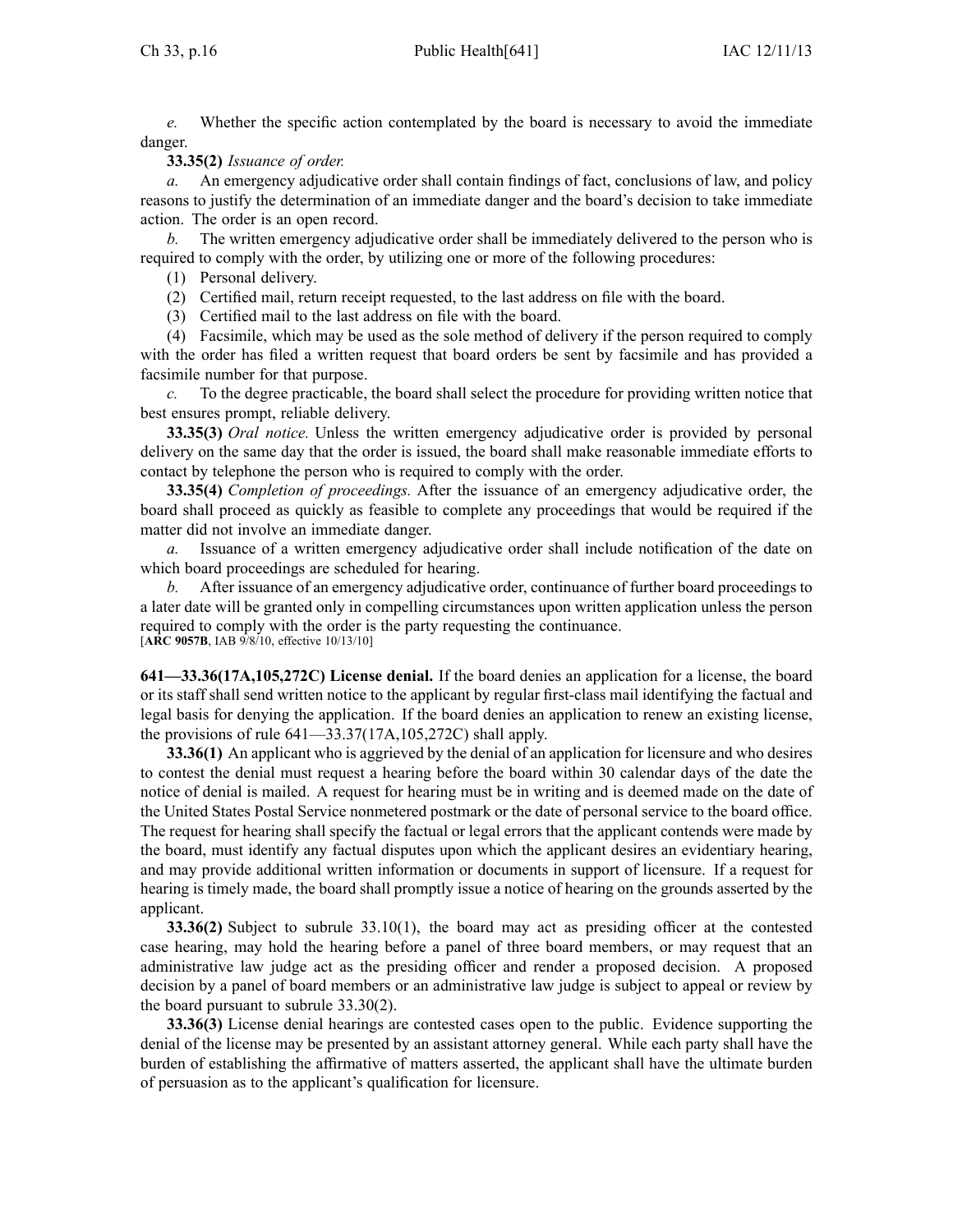**33.36(4)** The presiding officer, after <sup>a</sup> hearing on the license denial, may gran<sup>t</sup> or deny the application for licensure. If denied, the presiding officer shall state the reasons for denial of the license and may state conditions under which the application for licensure might be granted, if applicable.

**33.36(5)** The notice of license denial, reques<sup>t</sup> for hearing, notice of hearing, record at hearing, and order are open records and available for inspection and copying in accordance with Iowa Code chapter 22. Copies may be provided to the media, collateral organizations, and other persons or entities.

**33.36(6)** Judicial review of <sup>a</sup> final order of the board denying licensure may be sought in accordance with the provisions of Iowa Code section 17A.19 which are applicable to judicial review of any agency's final decision in <sup>a</sup> contested case.

[**ARC 9057B**, IAB 9/8/10, effective 10/13/10]

**641—33.37(17A,105,272C) Denial of application to renew license.** If the board denies <sup>a</sup> timely and sufficient application to renew <sup>a</sup> license, <sup>a</sup> notice of hearing shall be issued to commence <sup>a</sup> contested case proceeding.

**33.37(1)** Hearings on denial of an application to renew <sup>a</sup> license shall be conducted according to the procedural rules applicable to contested cases. Evidence supporting the denial of the license may be presented by an assistant attorney general. The provisions of subrules 33.36(2) and 33.36(4) to 33.36(6) shall generally apply, although license denial hearings which are in the nature of disciplinary actions will be subject to all laws and rules applicable to such hearings.

**33.37(2)** Pursuant to Iowa Code section 17A.18(2), an existing license shall not terminate or expire if the licensee has made timely and sufficient application for renewal until the last day forseeking judicial review of the board's final order denying the application, or <sup>a</sup> later date fixed by order of the board or the reviewing court.

**33.37(3)** Within the meaning of Iowa Code section 17A.18(2), <sup>a</sup> timely and sufficient renewal application shall be:

*a.* Received by the board in paper or electronic form, or postmarked with <sup>a</sup> nonmetered United States Postal Service postmark on or before the date the license is set to expire or lapse;

*b.* Signed by the licensee if the application is submitted in paper form or certified as accurate if submitted electronically;

*c.* Fully completed; and

*d.* Accompanied with the required fee. The fee shall be deemed unacceptable if, for instance, the amount is incorrect, the fee was not included with the application, the credit card number provided by the applicant is incorrect, the date of expiration of <sup>a</sup> credit card is omitted or incorrect, the attempted credit card transaction is rejected, or the applicant's check is returned for insufficient funds.

**33.37(4)** The administrative processing of an application to renew an existing license shall not preven<sup>t</sup> the board from subsequently commencing <sup>a</sup> contested case to challenge the licensee's qualifications for continued licensure if grounds exist to do so. [**ARC 9057B**, IAB 9/8/10, effective 10/13/10]

**641—33.38(105,272C) Recovery of hearing fees and expenses.** The board may assess the licensee certain fees and expenses relating to <sup>a</sup> disciplinary hearing only if the board finds that the licensee has violated <sup>a</sup> statute or rule enforced by the board. Payment shall be made directly to the Plumbing and Mechanical Systems Board.

**33.38(1)** The board may assess the following costs under this rule:

*a.* For conducting <sup>a</sup> disciplinary hearing, an amount not to exceed \$75.

*b.* All applicable costs involved in the transcript of the hearing or other proceedings in the contested case including, but not limited to, the services of the court reporter at the hearing, transcription, duplication, and postage or delivery costs. In the event of an appeal to the full board from <sup>a</sup> proposed decision, the appealing party shall timely reques<sup>t</sup> and pay for the transcript necessary for use in the board appeal process. The board may assess the transcript cost against the licensee pursuan<sup>t</sup> to Iowa Code section  $272C.6(6)$  or against the requesting party pursuant to Iowa Code section  $17A.12(7)$ , as the board deems equitable under the circumstances.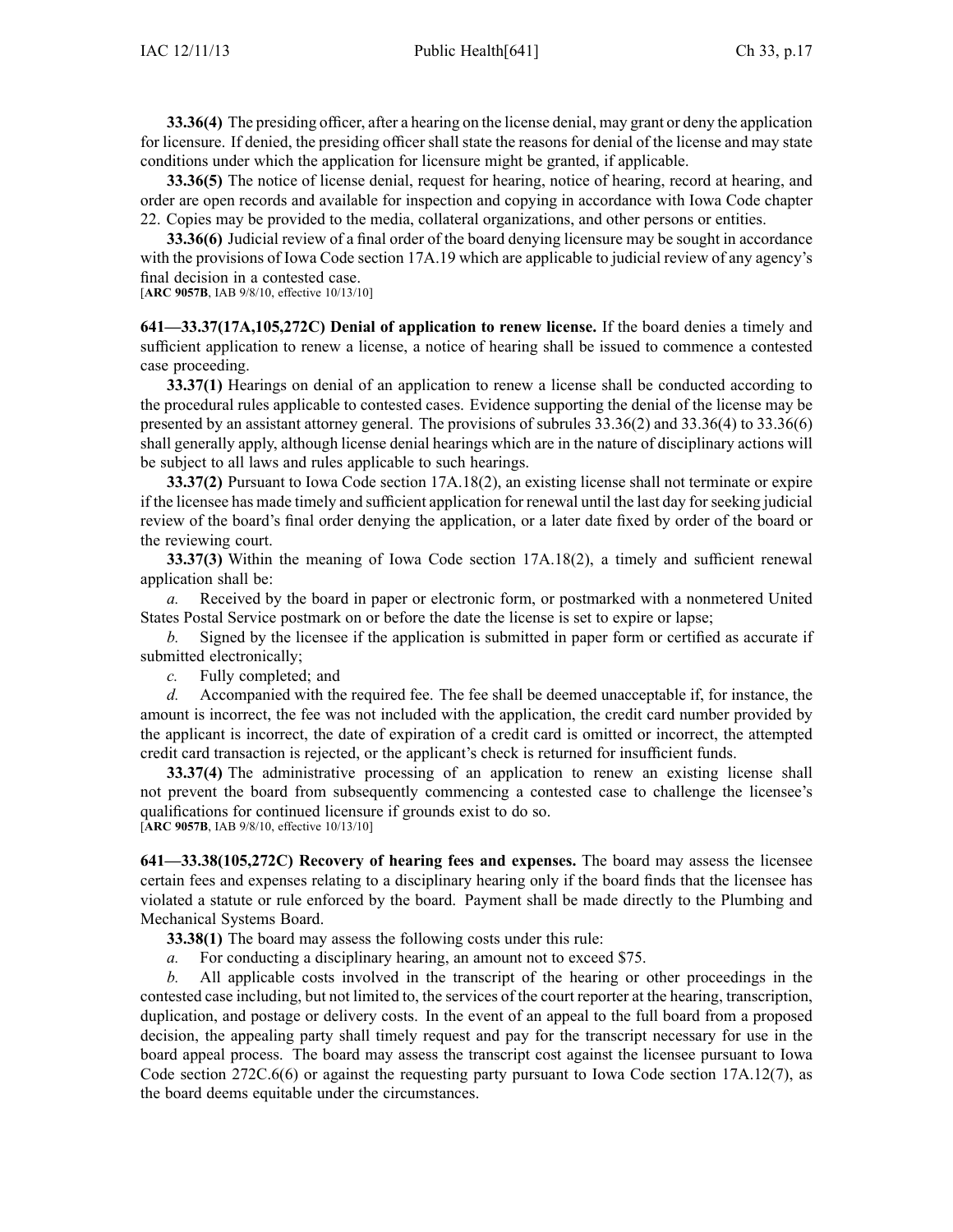*c.* All normally accepted witness expenses and fees for <sup>a</sup> hearing or the taking of depositions, as incurred by the state of Iowa. These costsshall include, but not be limited to, the cost of an exper<sup>t</sup> witness and the cost involved in telephone testimony. The costs for lay witnesses shall be guided by Iowa Code section 622.69. The cost for exper<sup>t</sup> witnessesshall be guided by Iowa Code section 622.72. Mileage costs shall not be guided by Iowa Code section 625.2. The provisions of Iowa Code section 622.74 regarding advance paymen<sup>t</sup> of witness fees and the consequences of failure to make such paymen<sup>t</sup> are applicable with regard to any witness who is subpoenaed by either party to testify at hearing. Additionally, the board may assess travel and lodging expenses for witnesses at <sup>a</sup> rate not to exceed the rate applicable to state employees on the date the expense is incurred.

*d.* All normally applicable costs incurred by the state of Iowa involved in depositions including, but not limited to, the service of the court reporter who records the deposition, transcription, duplication, and postage or delivery costs. When <sup>a</sup> deposition of an exper<sup>t</sup> witness is taken, the deposition cost shall include <sup>a</sup> reasonable exper<sup>t</sup> witness fee. The exper<sup>t</sup> witness fee shall not exceed the expert's customary hourly or daily rate, and shall include the time spen<sup>t</sup> in travel to and from the deposition but exclude time spen<sup>t</sup> in preparation for the deposition.

**33.38(2)** When imposed at the board's discretion, hearing fees (not exceeding \$75) shall be assessed in the final disciplinary order. Costs and expenses assessed pursuan<sup>t</sup> to this rule shall be calculated and, when possible, entered into the final disciplinary order specifying the amount to be reimbursed and the time period in which the amount assessed must be paid by the licensee.

*a.* When it is impractical or not possible to include in the disciplinary order the exact amount of the assessment and time period in which to pay in <sup>a</sup> timely manner, or if the expenditures occur after the disciplinary order is issued, the board, by majority vote of the members present, may assess through separate order the amount to be reimbursed and the time period in which paymen<sup>t</sup> is to be made by the licensee.

*b.* If the assessment and the time period are not included in the disciplinary order, the board shall have until the end of the sixth month after the date the state of Iowa paid the expenditures to assess the licensee for such expenditures. In order for the board to rely on this provision, however, the final disciplinary order must notify the licensee that fees and expenses will be assessed once known.

**33.38(3)** Any party may object to the fees, costs, or expenses assessed by the board by filing <sup>a</sup> written objection within 20 days of the issuance of the final disciplinary decision, or within 10 days of any subsequent order establishing the amount of the assessment. A party's failure to timely object shall be deemed <sup>a</sup> failure to exhaust administrative remedies. Orders which impose fees, costs, or expenses shall notify the licensee of the time frame in which objections must be filed in order to exhaust administrative remedies.

**33.38(4)** Fees, costs, and expenses assessed by the board pursuan<sup>t</sup> to this rule shall be allocated to the expenditure category in which the disciplinary procedure or hearing was incurred. The fees, costs, and expenses shall be considered repaymen<sup>t</sup> of receipts as defined in Iowa Code section 8.2.

**33.38(5)** The failure to comply with paymen<sup>t</sup> of the assessed costs, fees, and expenses within the time specified by the board shall constitute <sup>a</sup> violation of an order of the board, shall be grounds for discipline, and shall be considered prima facie evidence of <sup>a</sup> violation of Iowa Code section 272C.3(2)(a). However, no action may be taken against the licensee without the opportunity for hearing as provided in this chapter.

[**ARC 9057B**, IAB 9/8/10, effective 10/13/10]

**641—33.39(17A) Judicial review.** Judicial review of the board's decision may be sought in accordance with the terms of Iowa Code chapter 17A.

**33.39(1)** Consistent with Iowa Code section 17A.19(3), if <sup>a</sup> party does not file <sup>a</sup> timely application for rehearing, <sup>a</sup> judicial review petition must be filed with the district court within 30 days after the issuance of the board's final decision. The board's final decision is deemed issued on the date it is mailed or the date of delivery if service is by other means, unless another date is specified in the order.